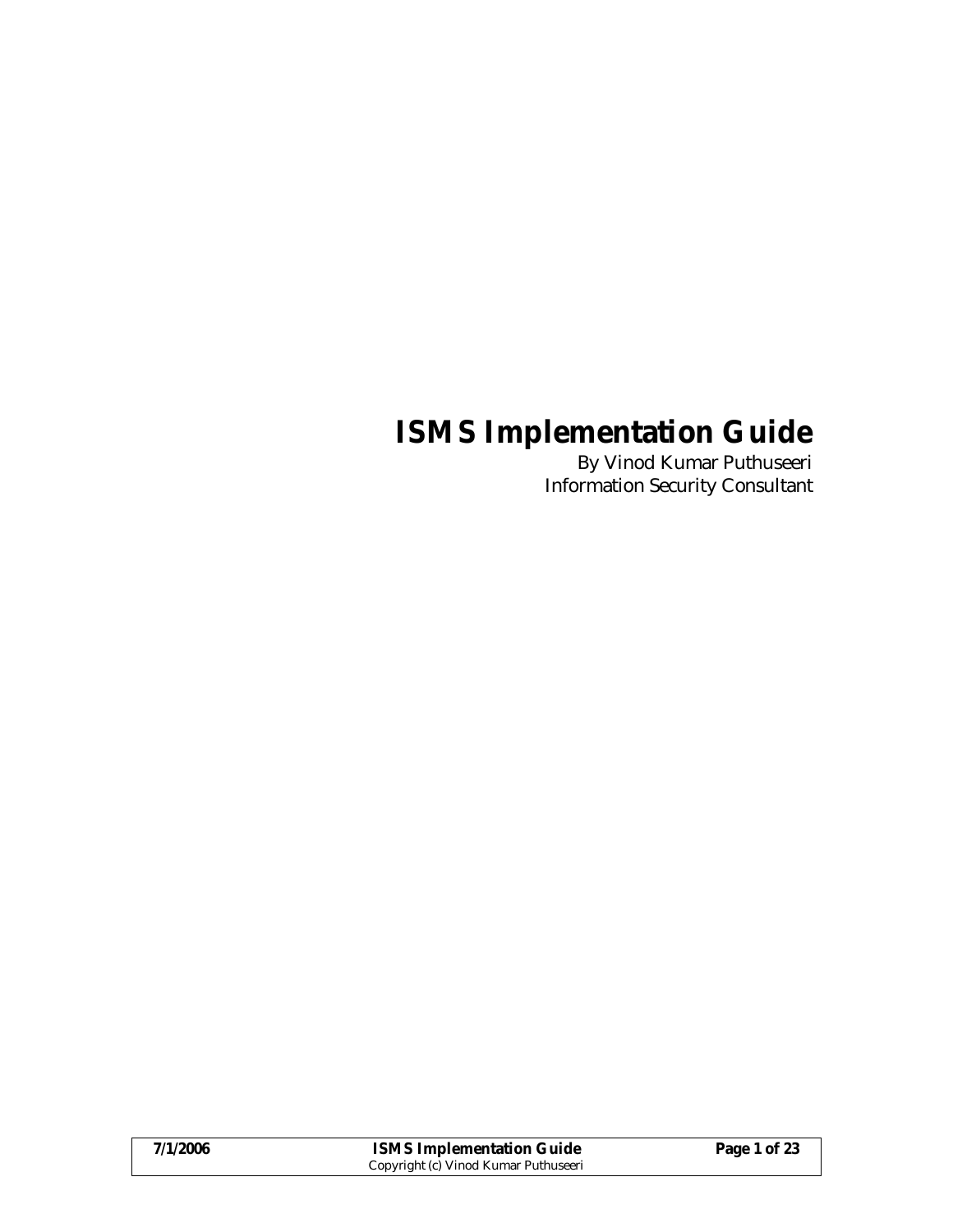# Table of Contents

| Business Continuity Plan & Disaster Recovery (BCP & DR)16 |  |
|-----------------------------------------------------------|--|
|                                                           |  |
|                                                           |  |
|                                                           |  |
|                                                           |  |
|                                                           |  |
|                                                           |  |
|                                                           |  |
|                                                           |  |
|                                                           |  |
|                                                           |  |
|                                                           |  |
|                                                           |  |
|                                                           |  |
|                                                           |  |
|                                                           |  |
|                                                           |  |
|                                                           |  |
|                                                           |  |
|                                                           |  |
|                                                           |  |
|                                                           |  |
|                                                           |  |

| 7/1/2006 | <b>ISMS Implementation Guide</b>     | Page 2 of 23 |
|----------|--------------------------------------|--------------|
|          | Copyright (c) Vinod Kumar Puthuseeri |              |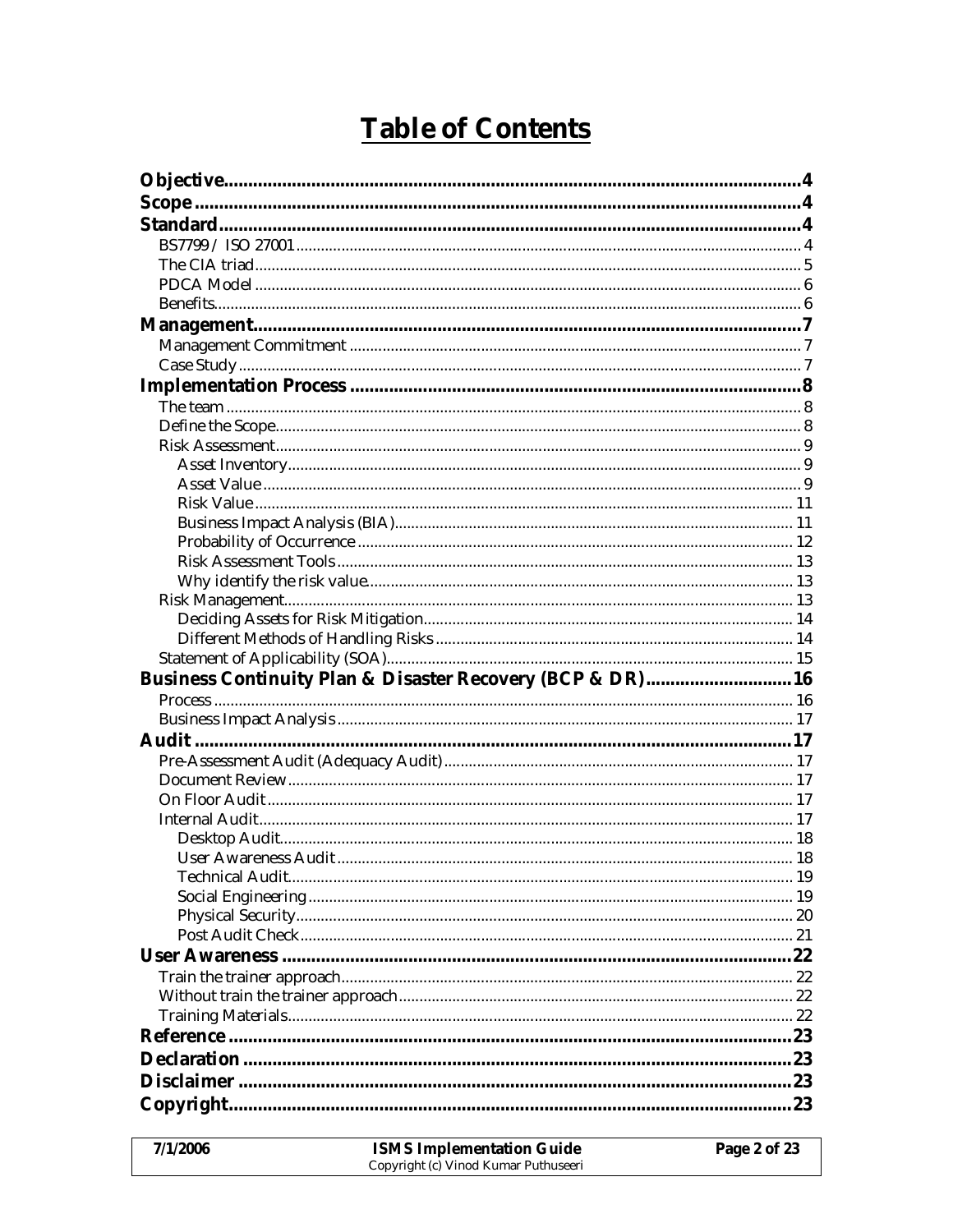| 7/1/2006 | <b>ISMS Implementation Guide</b>     | Page 3 of 23 |
|----------|--------------------------------------|--------------|
|          | Copyright (c) Vinod Kumar Puthuseeri |              |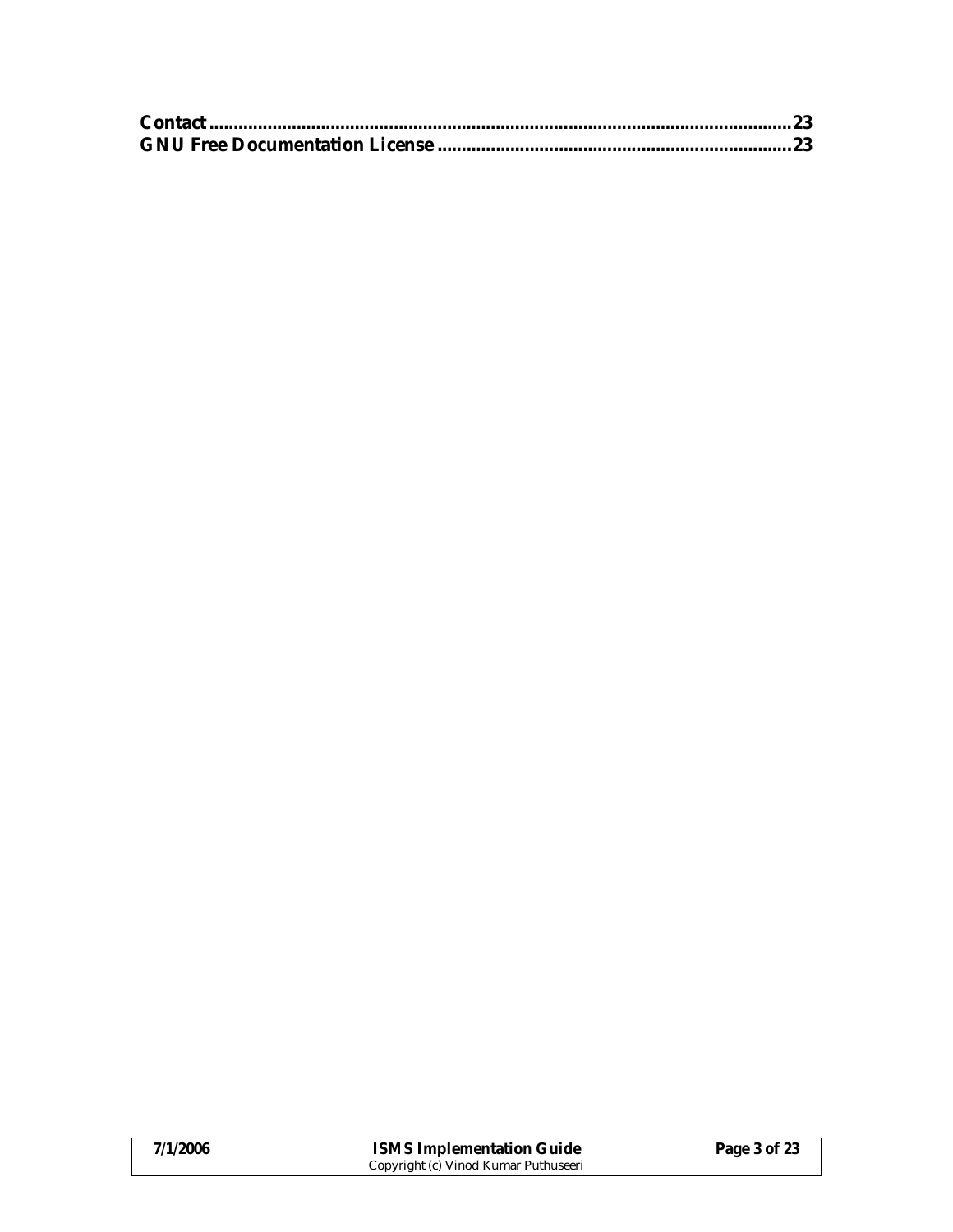# **Objective**

This paper can serve as a guideline for the implementation of ISMS practices using BS7799 / ISO 27001 standards. To give an insight and help those who are implementing this for the first time and for those who will be coordinating with external consultants for ISMS implementations in their organizations.

# **Scope**

This document will cover the requirements from an audit point of view, methods and tips on implementing ISMS practices.

# **Standard**

## **BS7799 / ISO 27001**

BS7799 is a British Standard that addresses Information Security in all areas including Physical Security. BS7799 was incorporated with some of the controls from ISO 9000 and the latest version is called ISO 27001.

There are 11 chapters in the ISO 27001 version.

|         | Security Policy                          | Security Policy                        |                          |
|---------|------------------------------------------|----------------------------------------|--------------------------|
|         | Security Organization                    | <b>Organizing Information Security</b> |                          |
|         | Asset Classification and Control         | <b>Asset Management</b>                |                          |
| 7799    | Personnel Security                       | <b>Human Resource Security</b>         | 27001                    |
| /BS     | Physical & Environmental<br>Security     | Physical & Environmental Security      | O                        |
|         | <b>Communications and Operations</b>     | <b>Communications and Operations</b>   | $\overline{S}$           |
|         | Management                               | Management                             | $\overline{\phantom{0}}$ |
| Edition | <b>Access Control</b>                    | <b>Access Control</b>                  | ition                    |
|         | System Development and                   | Information Systems Acquisition,       |                          |
|         | Maintenance                              | Development and Maintenance            | Ō                        |
|         |                                          | <b>Information Security Incident</b>   | ш                        |
| 2000    |                                          | Management                             |                          |
|         | <b>Business Continuity</b><br>Management | <b>Business Continuity Management</b>  | 2005                     |
|         | Compliance                               | Compliance                             |                          |

Note: This is an extract from the BS document – Focus on ISO 27001:2005 standard, which can be downloaded from:

http://asia.bsi-

global.com/InformationSecurity/ISO27001+Guidance/FocusOnISO27001Jan06.p df

This document also illustrates the changes made in the controls and the comments.

| 7/1/2006 | <b>ISMS Implementation Guide</b>     | Page 4 of 23 |
|----------|--------------------------------------|--------------|
|          | Copyright (c) Vinod Kumar Puthuseeri |              |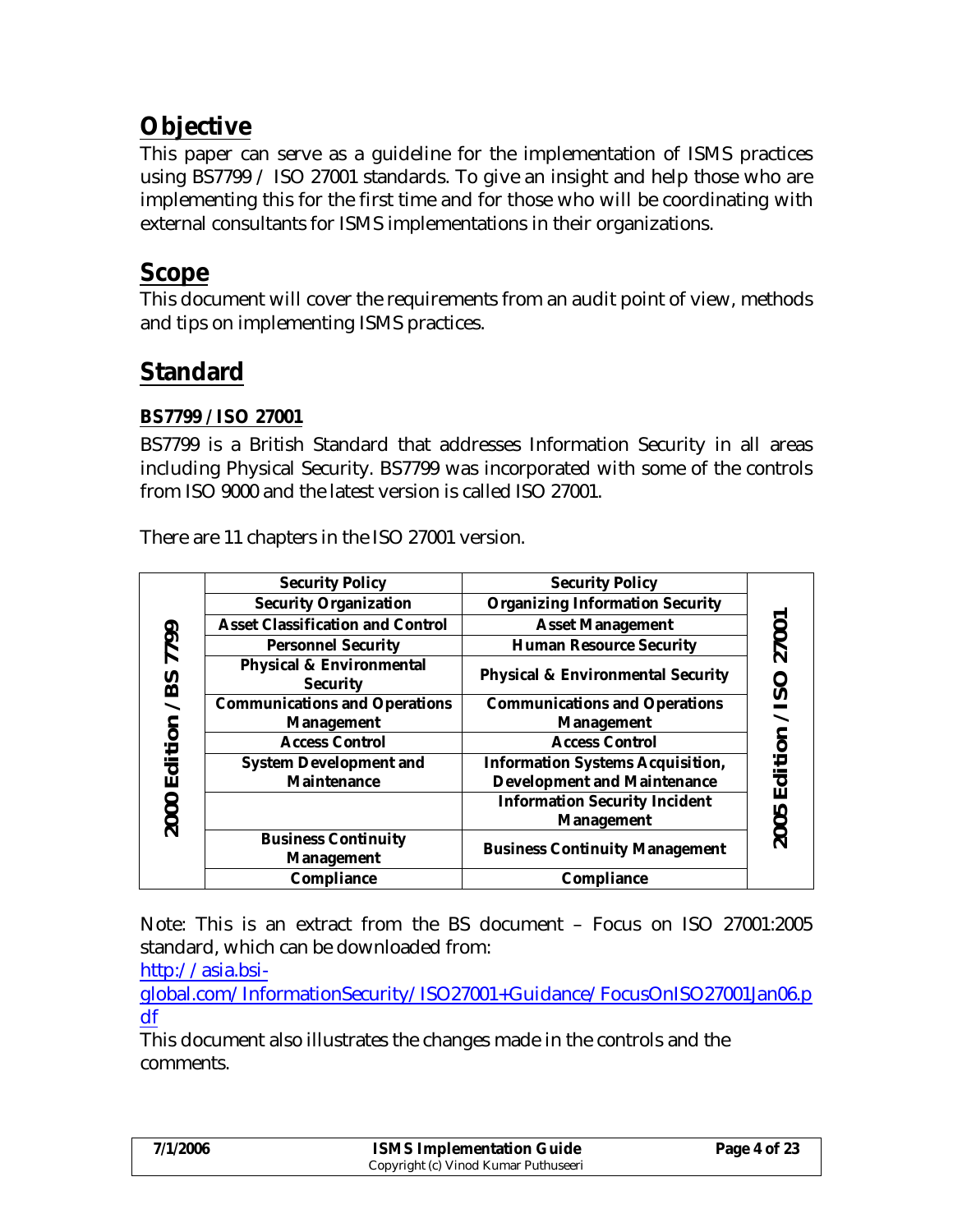# **The CIA triad**

The framework addresses three core factors of all the Information assets.



As mentioned above ISO/IEC 27001 standard has 11 Domains, which address key areas of Information Security Management.

> **Security Policy Organizing Information Security Asset Management Human Resource Security Physical & Environmental Security Communications and Operations Management Access Control Information Systems Acquisition, Development and Maintenance Information Security Incident Management Business Continuity Management Compliance**

BS 7799 (ISO 27001) consists of 134 best security practices (covering 11 Domains which was discussed above) which organizations can adopt to build their Security Infrastructure.

Even if an organization decides not go in for the certification, BS 7799 (ISO 27001) model helps organizations maintain organizational security through ongoing, integrated management of policies and procedures, personnel training, selecting and implementing effective controls, reviewing their effectiveness and improvement.

| 7/1/2006 | <b>ISMS Implementation Guide</b>     | Page 5 of 23 |
|----------|--------------------------------------|--------------|
|          | Copyright (c) Vinod Kumar Puthuseeri |              |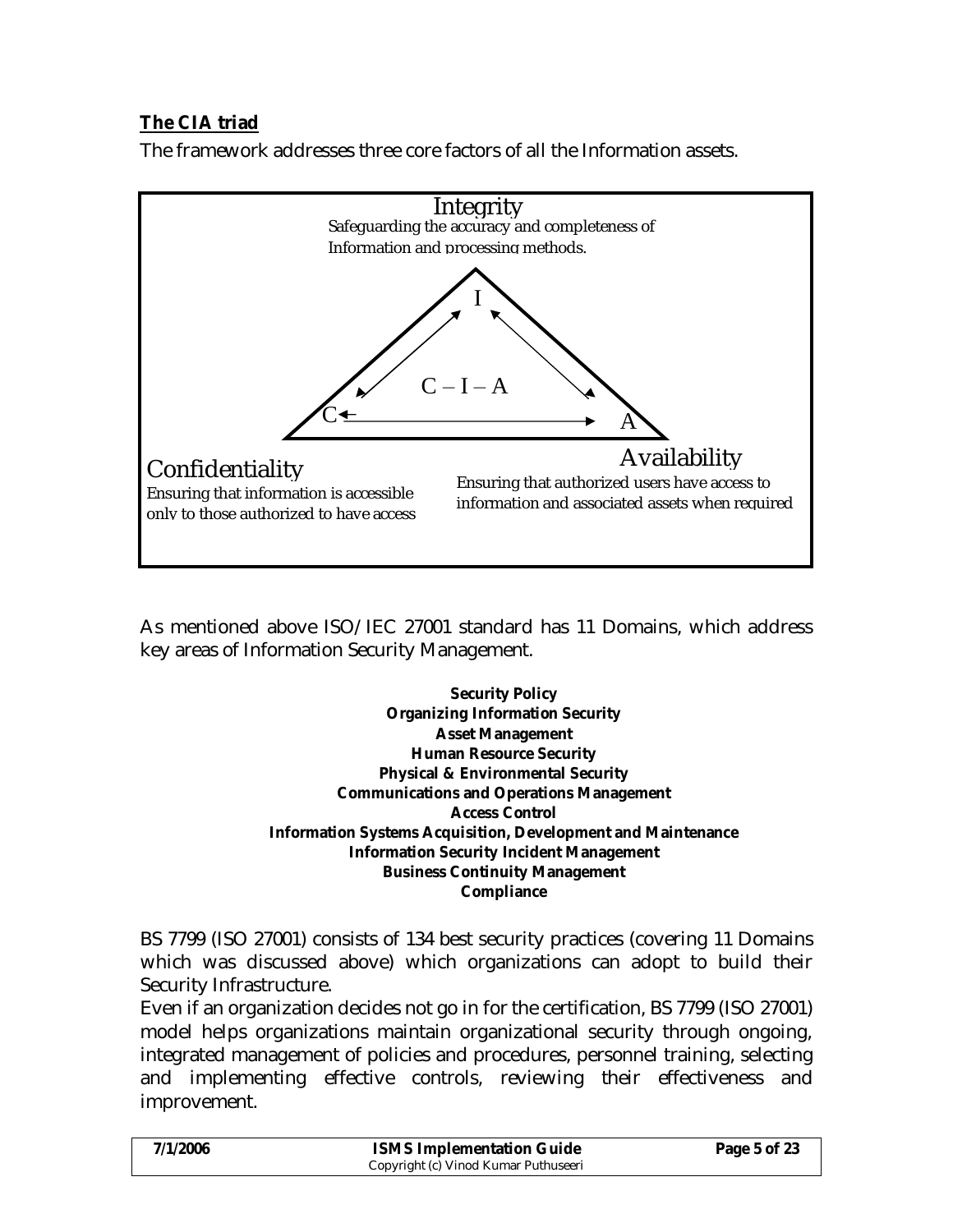#### **PDCA Model**

The formula, PDCA (**PLAN …DO …CHECK and ACT**) is adopted in BS 7799 and this is a good place to either start or review the progress of the implementation.



The Plan, Do, Check and Act framework is cyclic and has to be continuously done for long run and with the solid backing of the management.

It is recommended that the ISMS be based on the Deming Wheel model introduced in BS7799-2002 Part 2 (PDCA - Plan, Do, Check & Act), which is a defacto methodology and ensures that the correct components are engaged, evaluated, monitored and improved on a continuous basis

#### **Benefits**

Benefits include:

- ü **Improved security throughout the organization**
- ü **Improved security planning**
- ü **Demonstrates companyȂs commitment in protecting information**
- ü **Security management effectiveness**
- ü **Ongoing protection over Information**
- ü **Less risk when dealing with partners**
- ü **Improved customer, employee and partner confidence**
- ü **More realistic and manageable auditing**
- ü **Reduced liability over information**

| 7/1/2006 | <b>ISMS Implementation Guide</b>     | Page 6 of 23 |
|----------|--------------------------------------|--------------|
|          | Copyright (c) Vinod Kumar Puthuseeri |              |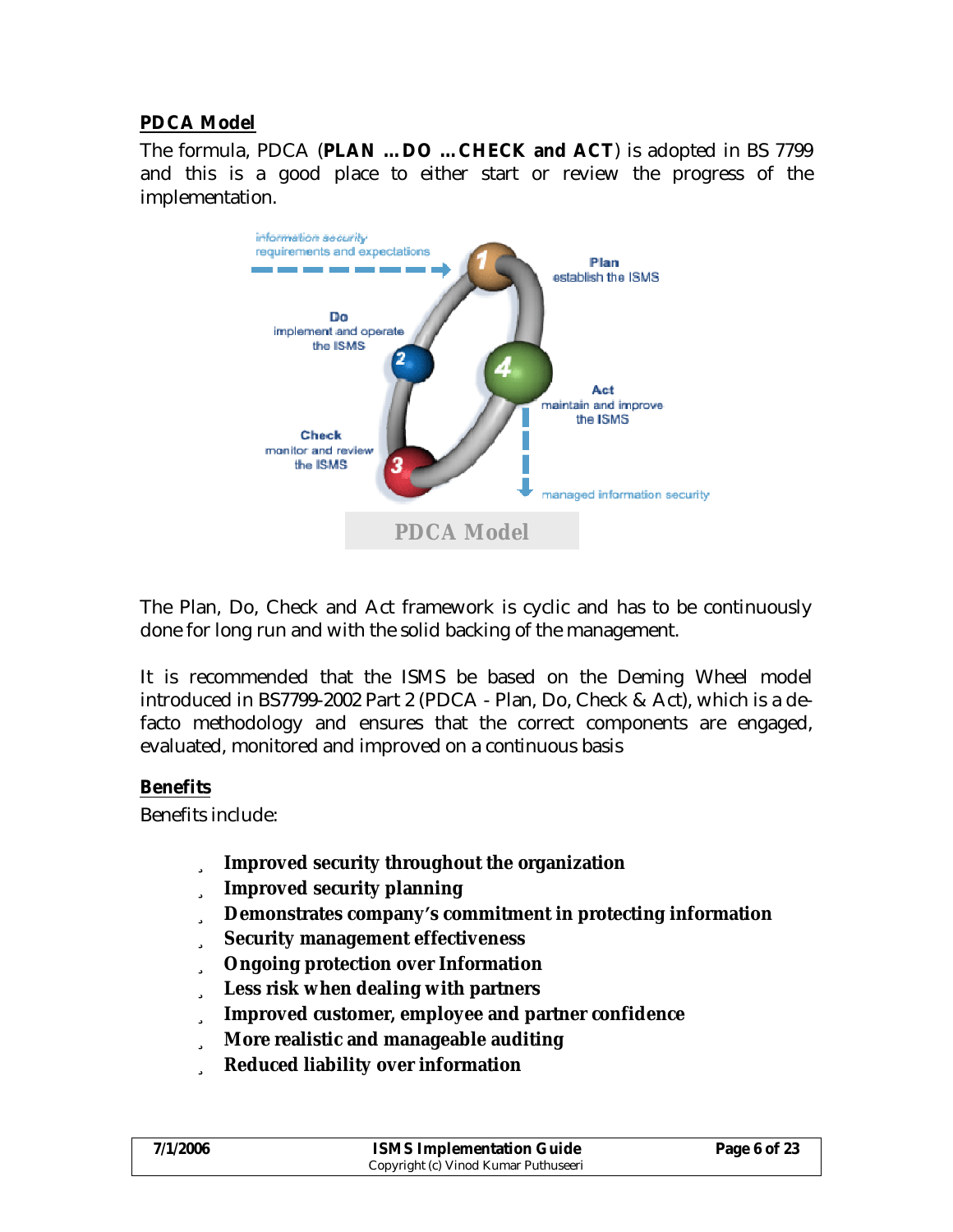# **Management**

## **Management Commitment**

The requirement for BS7799 / ISO 27001 implementation or certification is mainly driven by external pressure, like a client requirement. The management will only be worried of the above mentioned aspects and first step they would do is to allocate a budget for this project and ask the IT or QMS or for that case any department to complete the project.

The goal should be, to make the management understand the actual requirement for this implementation and also project the results / benefits of this project. Sometimes (depending on your nature of business) you do not even require to go in for the certification process. At times you might even not require certifying or implementing the process at all your branches.

The best method to project requirement and results to the management is to map the any of your requirement into cost. "Time is money" and so if there is any disruption of service it will directly impact the business. Let us look at a case study here:

### **Case Study**

There was a virus outbreak in an organization that affected just one project and it consists of 4 developers. The entire systems were brought to a halt and there was no way to work until the virus was completely cleared from the systems. The systems group with a two member team took about 3 hours to clear the virus and bring back the systems into operations. Let us now calculate the amount of loss the organization has gone through:

Number of resources affected: 4 developers  $+2$  systems group member = 6 **resources** 

**Developer** Price / hour: Rs.1350/- (for example) Time lost: 3 hours Loss: Rs. 16200

**System group** Price / hour: Rs.900/- (for example) Time lost: 3 hours Loss: Rs.5400

The total cost to the organization by just this event is Rs. 21,600/-. But again the developers need to spend another 3 hours to complete the job that was not done

| 7/1/2006 | <b>ISMS Implementation Guide</b>     | Page 7 of 23 |
|----------|--------------------------------------|--------------|
|          | Copyright (c) Vinod Kumar Puthuseeri |              |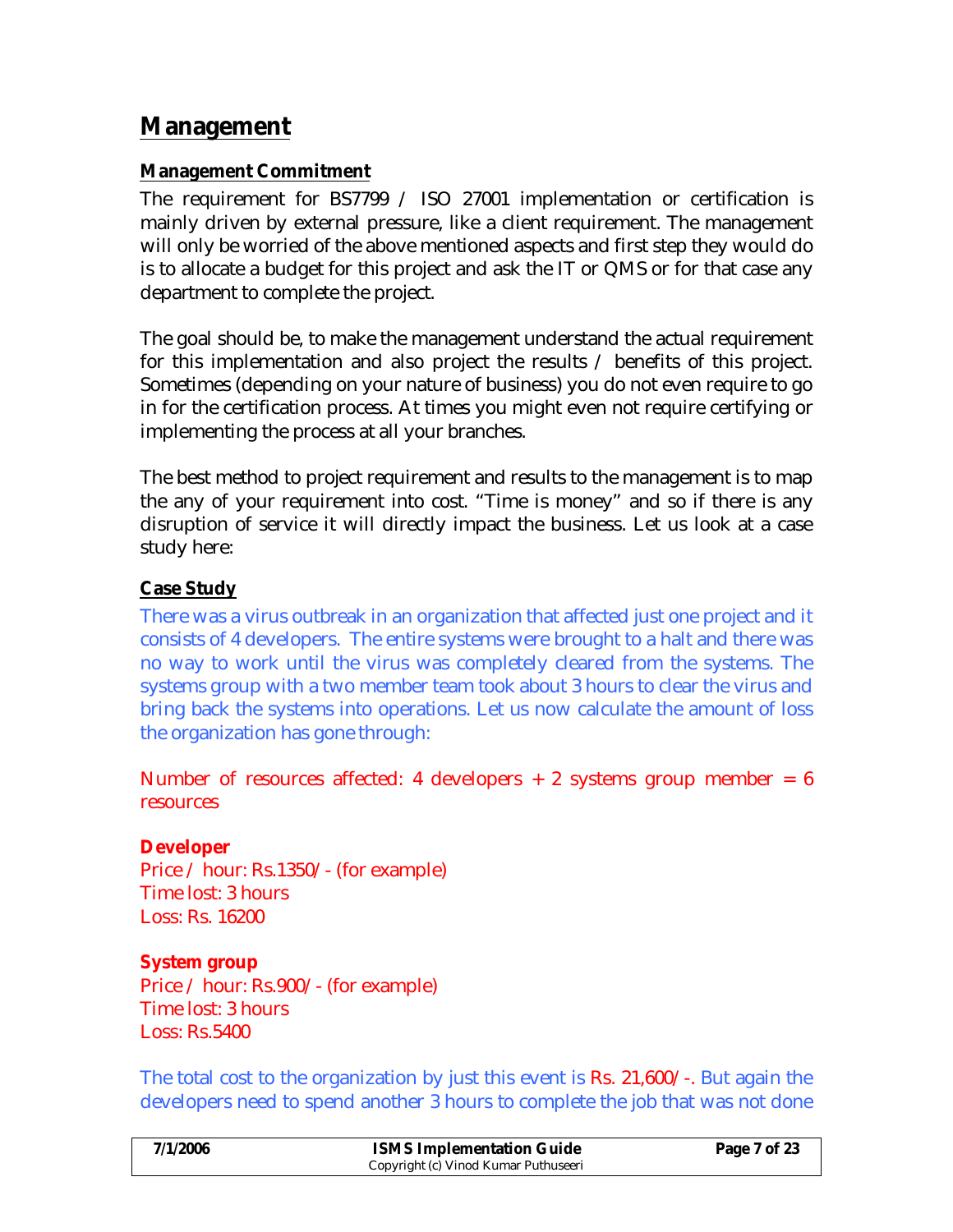during the downtime. So, I would say the total cost lost to the organization is Rs.37800/-. In addition we will also loose the rapport with our clients.

The management will understand figures; whether projected using the cost or the percentage of failures. Before we begin with this project, it is very important or let's says it is mandatory that we make management the actual requirement. Again we will require having a commitment from the management to support this implementation process throughout the project as this will be an organization wide effort rather than just the IT department.

### **"Information Security is everyone's responsibility"**

# **Implementation Process**

Let us now look at the various points that need to be covered under each domain. A brief explanation is given and examples quoted wherever necessary.

**The team** We will require forming a team to take this forward. We will require having a person who will be the primary interface between the implementation team and the senior management. Let us name this person as the Chief Information Security Officer (CISO). The CISO will be responsible in getting formal approvals from the management and also should be capable of taking decisions on behalf of the management.

We will also require having a project manager who will be overall in charge of the project and will be reporting to the CISO. Let us name his as the Information Security Officer (ISO). The implementation team members can be selected from every team / group / department within your scope, which will help in a smooth implementation process.

**Define the Scope** ISMS can be implemented for just a department, for just one floor of an organization, for the entire or part of an organization. You will require having a discussion with the senior management and pen down the areas where you would like to implement ISMS practices. This has to be clearly defined in your Information Security Policy document.

Business process study of individual departments: We have already identified the departments within the scope and also we have one member from each department to be a part of our implementation team. Have a discussion with these team members to understand the process involved in carrying out their task within their department.

For ex: let us take one part of the HR department. If we looking at the hiring process of the HR department, there would be different levels of interviews,

| 7/1/2006 | <b>ISMS Implementation Guide</b>     | Page 8 of 23 |
|----------|--------------------------------------|--------------|
|          | Copyright (c) Vinod Kumar Puthuseeri |              |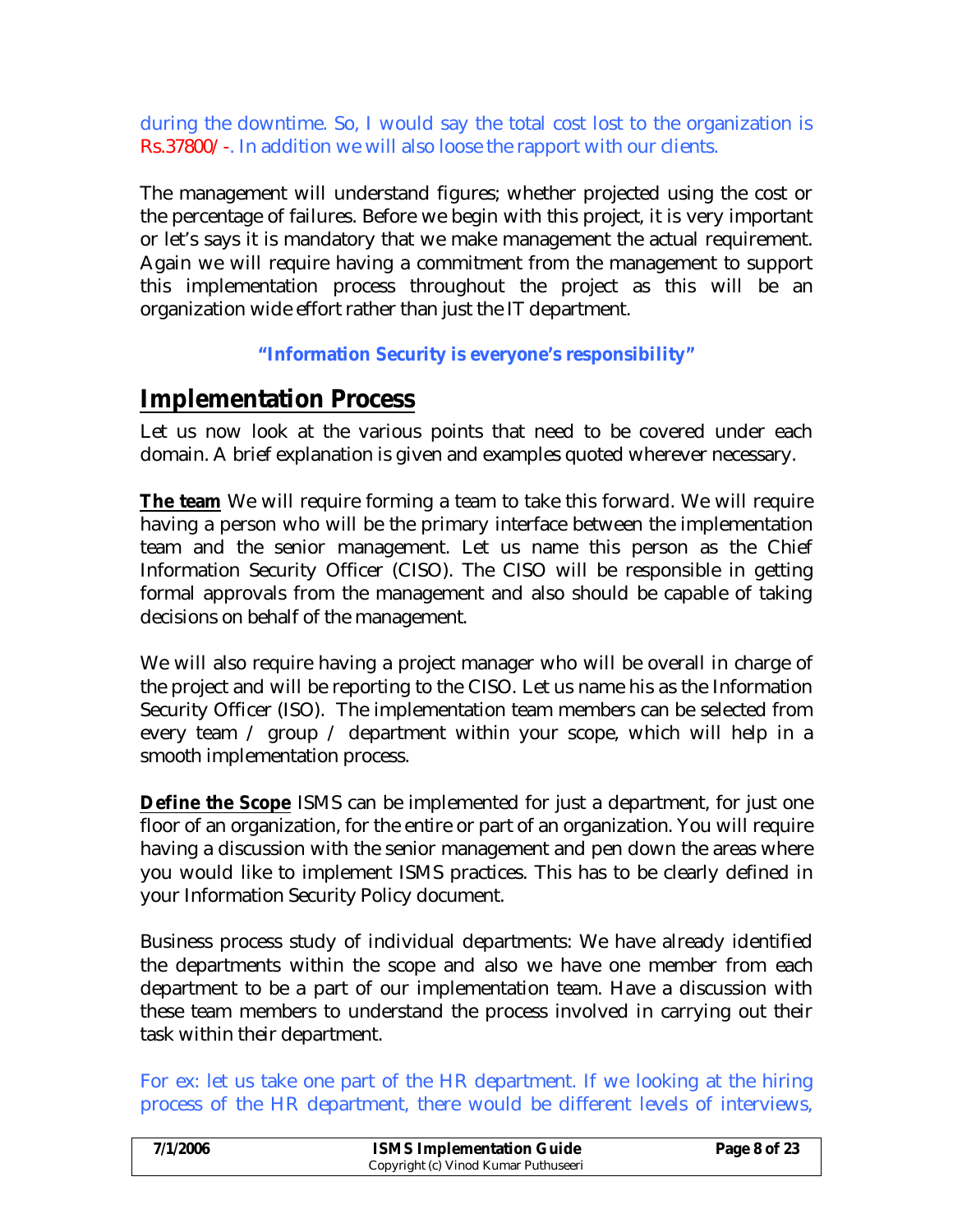every interview will have it own standards and methods, after the interviews are over, there will be a offer given and on acceptance the candidate joins the organization. Once the joining formalities are over, there will be a background check done of the employee.

This process of hiring an employee, which is a part of the HR department need to be documented and is known as Business Process study and it has to be done for each and every department within the scope. The process of having the business process study document is not a mandatory requirement as ISO 27001 standards, but will help in the later stages for identifying the assets involved in carrying out their tasks and also to value those assets.

#### **Risk Assessment**

**Asset Inventory** Information can exist in different forms and those that hold this information are known as information assets. This can be

- ü **Information / Data asset**
- ü **Technology Asset**
- ü **People Asset**
- ü **Service Asset**

All the information assets of these departments should be identified and documented. On identifying these assets it will be a good practice to label these assets. A format needs to be defined to label all the assets within the organization.

Every asset will have an asset owner and an asset custodian. We will require documenting the asset owner and the asset custodian of a particular asset.

For ex: Let us take the case of a critical server in the organization. The owner of the server (hardware) would be the server group, the application owner might be the application group and the owner of the data residing in the server might be the system development group. This will vary from server to server or organization to organization or might be the same. It is also possible that the owner and custodian of the hardware, software and data be the same. This needs to be identified and documented.

**Asset Value** Asset value can be defined by looking at confidentiality, integrity and availability of an asset. Let me give you an example which will be easier to understand.

| 7/1/2006 | <b>ISMS Implementation Guide</b>     | Page 9 of 23 |
|----------|--------------------------------------|--------------|
|          | Copyright (c) Vinod Kumar Puthuseeri |              |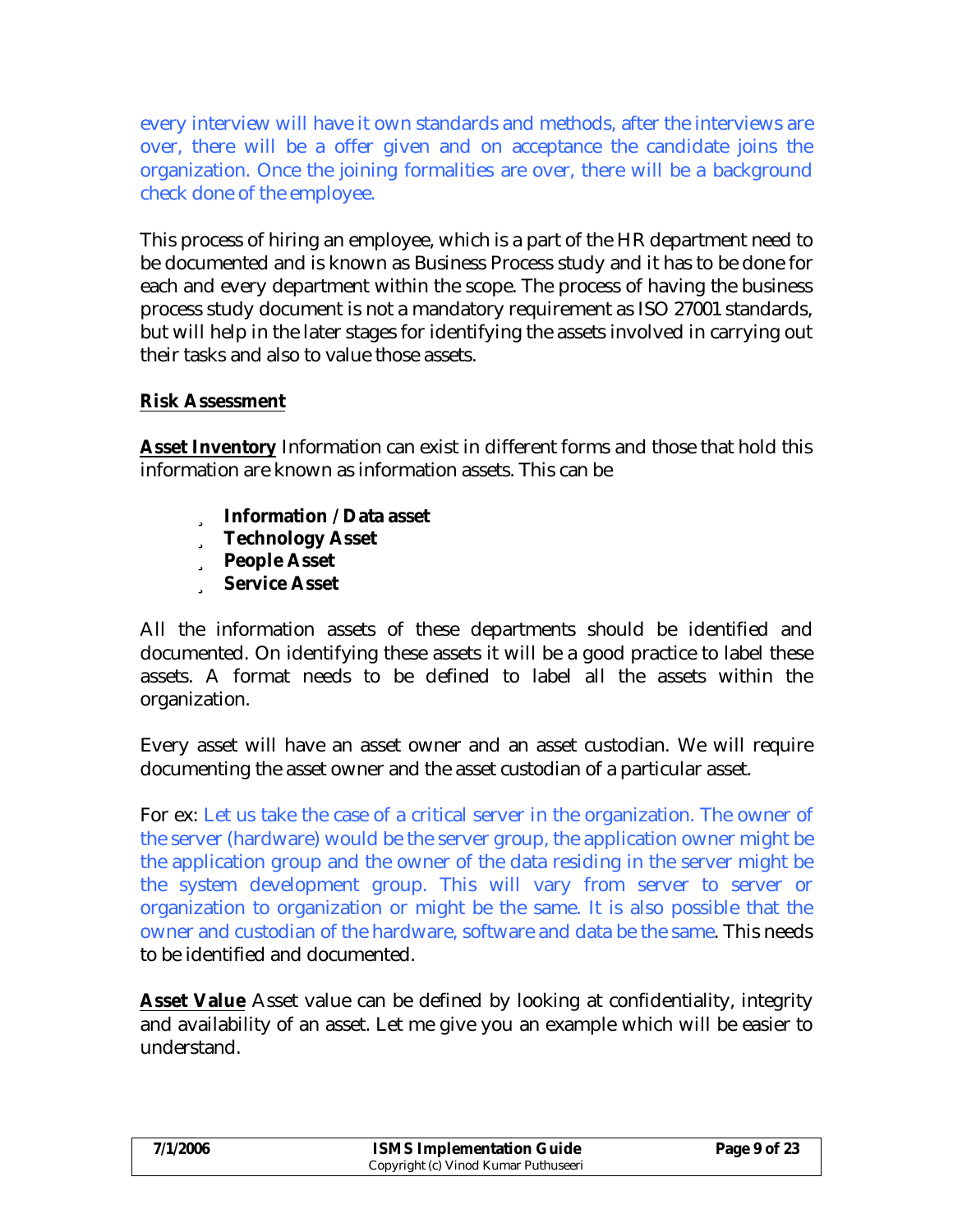Let us take the mail server of the organization. The asset owner of the server and the custodian of the data been the server group and asset owner of the data been everyone who uses the server. Let us define a scale of 1-5 to record and assign a value to the owners and custodians views.

### **Confidentiality**

Q. What if an intruder or another employee of a lower access level gets to read confidential top management mails?

Answer 1: It is very critical. Since the top management exchanges a lot of information through emails.

Answer 2: It is not very critical. Since all our communication is encrypted using digital signatures, there is a very rare chance of information leakage.

For answer 1 the confidentiality value is 4 For answer 2 the confidentiality value is 2

**Integrity**

Q. What if an intruder or another employee tries to modify the contents of the mail and the mail delivered is something different. For ex: The CEO sends out a mail to the CFO to donate Rs.1, 00,000 for a charity. Someone in between tampers the mail and changes the amount to Rs.7, 00,000 and give his account number. Answer 1: It is very critical.

Answer 2: It is not very critical as all the internal and external mail communication are encrypted

For answer 1 the integrity value is 4 For answer 2 the integrity value is 2

**Availability**

Q. What happens if there is a hardware failure and the server is not available to the organization…???

Answer 1: It is very critical. We might even have the mails coming in not been delivered. There might be a data corruption and there is a possibility of users losing their mails.

Answer 2: It is not very critical. My servers run on redundancy and I have a backup MX record created. If there is a hardware failure, the backup server and MX record will take over and there will not disruption to the services.

For answer 1 the availability value is 4 For answer 2 the availability value is 2

| 7/1/2006 | <b>ISMS Implementation Guide</b>     | Page 10 of 23 |
|----------|--------------------------------------|---------------|
|          | Copyright (c) Vinod Kumar Puthuseeri |               |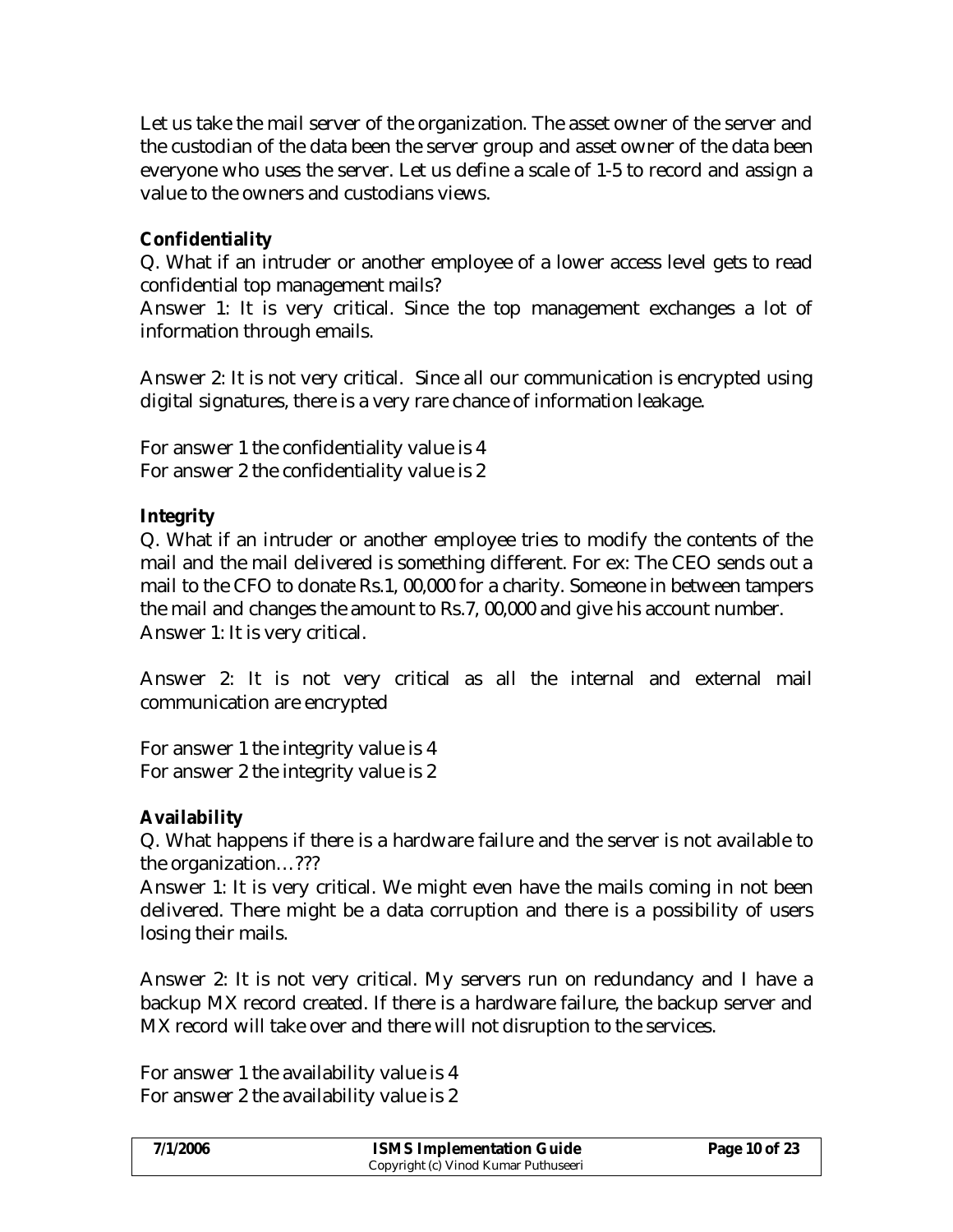Now let us arrive at the asset value by using a simple method. Note: various other methods are also available, this is just an example.

Asset value = Confidentiality + Availability + Integrity

Mail Server Value =  $4 + 4 + 4 = 12$  (for very critical) Mail Server Value =  $2 + 2 + 2 = 8$  (for not critical)

The next step is to identify the risk value of this particular asset. Let us see how to arrive at the risk value.

**Risk Value** The risk value for an asset has to be determined by identifying the possible threats that can impact the CIA of the asset, how much impact will it cause, what is the frequency of the impact and the asset value.

Let us take the mail server as mentioned above for this example. We have already identified the asset value, now we need to list down the threats to the mail server.

- ü Power failures
- ü Hardware failure
- ü Fire
- ü Virus attacks / Malicious code injection
- ü Intruders (Hacking), Denial of Service (DoS attack)
- ü Mail accidentally sent to a different recipient
- ü Data corruption / data loss
- ü Unauthorized access
- ü Link failure
- ü Natural calamities

### **Business Impact Analysis (BIA)**

BIA is performed to analyze the impact on the system due to various unprecedented events or incidents. Various failure scenarios and its possible business impacts are analyzed. This includes technical problems, human resources and other events.

Now you might ask me, we have already identified the asset value which is based on the threats and vulnerabilities, that will show us the impact on business. Why do we need to have another analysis…???

BIA is different from Risk assessment. Risk Assessment will identify the possible threats and vulnerabilities and how those will impact the asset and business. The asset value shows how critical is that asset to the organization.

| 7/1/2006 | <b>ISMS Implementation Guide</b>     | Page 11 of 23 |
|----------|--------------------------------------|---------------|
|          | Copyright (c) Vinod Kumar Puthuseeri |               |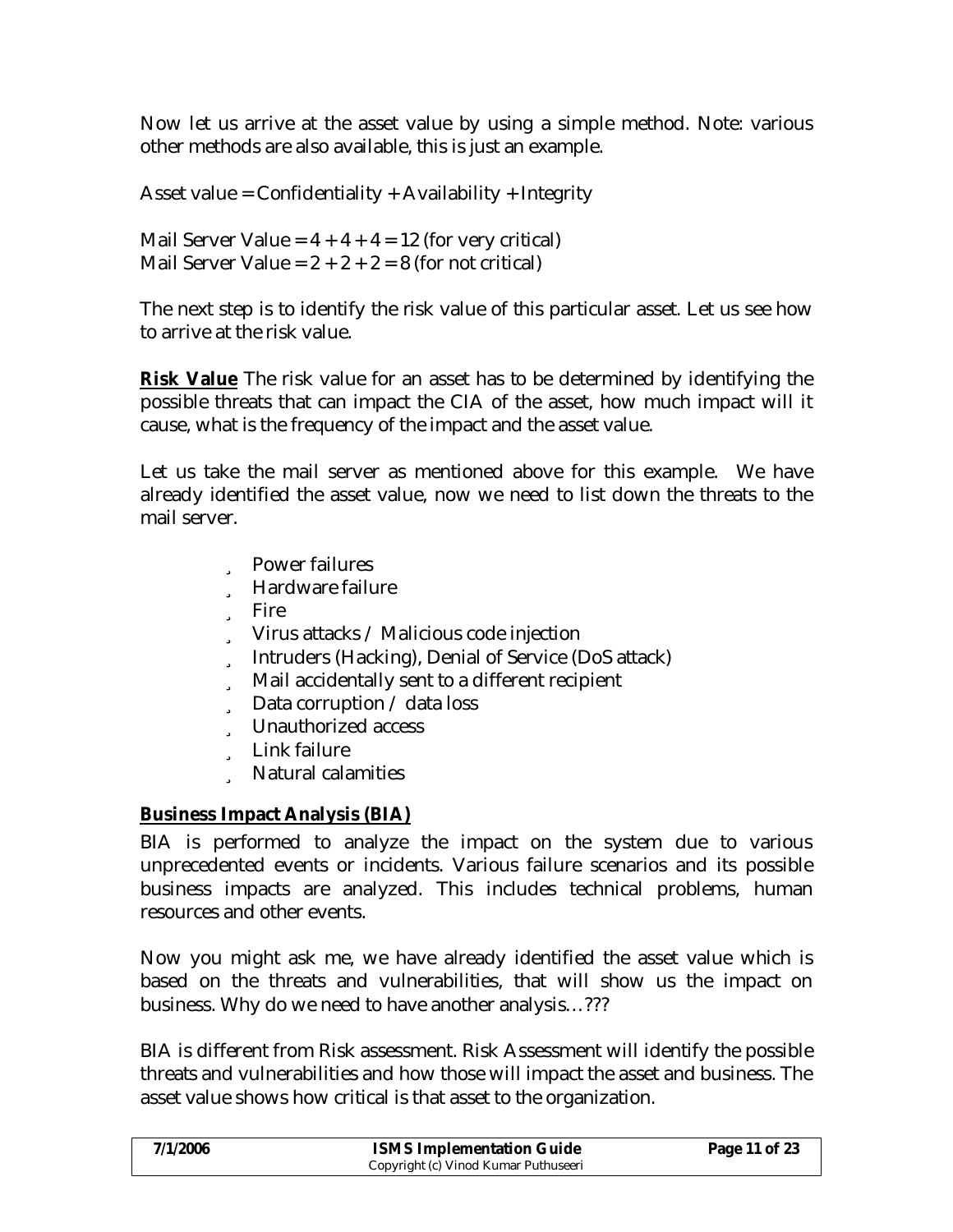BIA is based on time. If there is a server crash, let's take the mail server as per the example above, how much time can the organization go without an email server. This is derived by doing the business impact analysis.

The different steps to be followed in determining the business impact is as shown below:



Identify the critical resource, which has already been done during accumulating the assets and deriving the asset value. List down all possible impact to business and prioritize the assets. In this example of deriving the BIA, we shall use a scale of 1 to 5 and since mail server is critical to the organization, we shall take 4 as the BIA value.

### **Probability of Occurrence**

The probability of occurrence is required to understand the frequency at which such failures occur. This is based upon previous experiences and also looking at the current implementation. The probability of occurrence is measured on a scale of 0.1 to 1. Refer to the table as mentioned below.

| Probability of Occurrence | <b>Probability Rating</b> |
|---------------------------|---------------------------|
| Low                       | 0.1                       |
| Medium                    | 0.4                       |
| High                      | 0.7                       |
| Very High                 |                           |

For this example, let us consider the probability of occurrence to be rated at Medium which will have the value as 0.4. Let us now see how we can arrive at the risk value.

**Risk Value = Asset value \* Business Impact \* Probability of Occurrence**

**Risk Value = 12 \* 4 \* 0.4 = 19.2**

| 7/1/2006 | <b>ISMS Implementation Guide</b>     | Page 12 of 23 |
|----------|--------------------------------------|---------------|
|          | Copyright (c) Vinod Kumar Puthuseeri |               |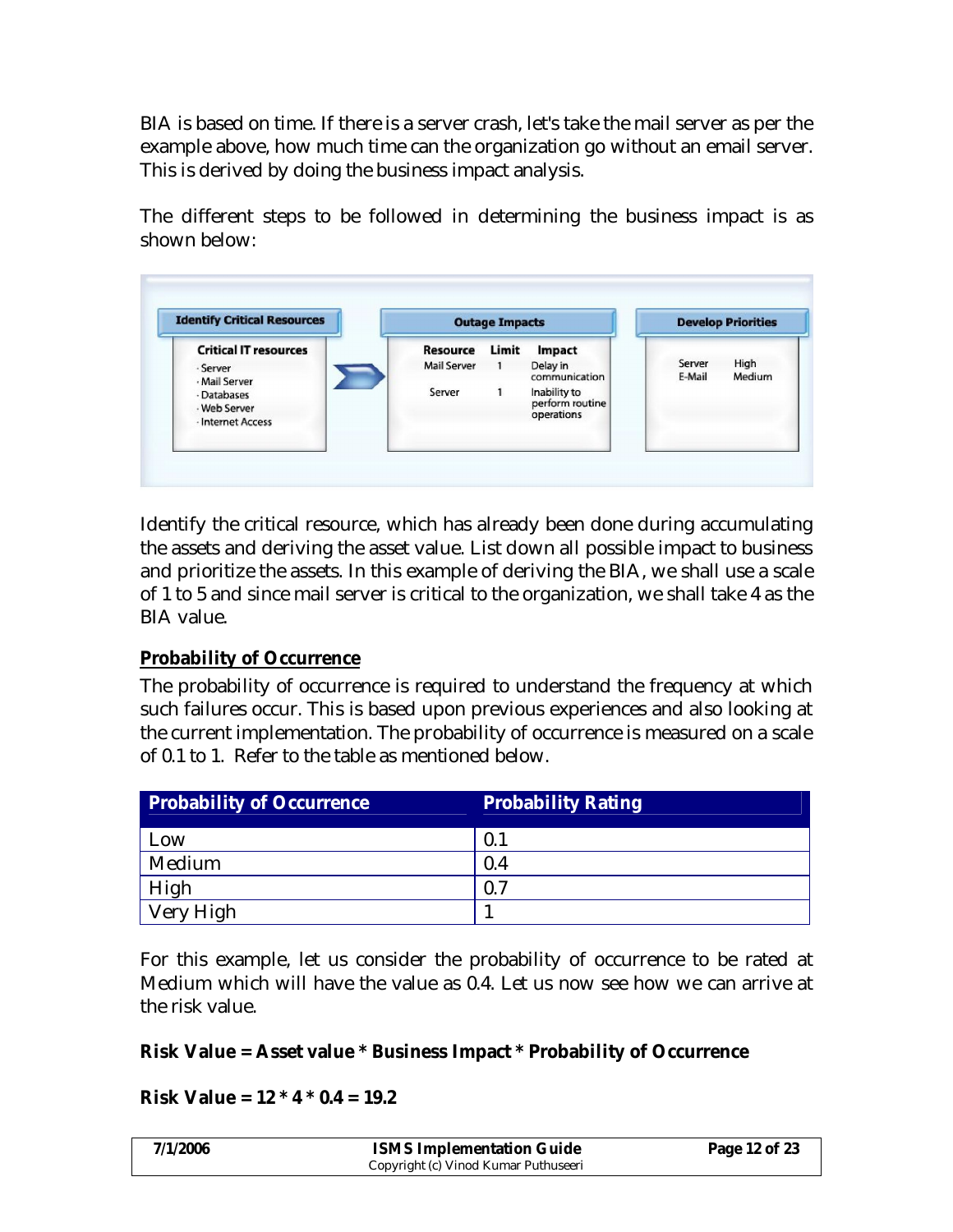### **Risk Assessment Tools**

Various other tools that can be used for risk assessment are

- Asset Track -- http://www.libsuite.com/asset\_track.htm
- CRAMM http://www.cramm.com
- Riskwatch http://www.riskwatch.com
- RA2 art of risk -- http://www.bsiglobal.com/ICT/Security/bip0022.xalter
- Exrisk -- http://www.ezrisk.co.uk/
- Risk Point -- http://www.riskpoint.com.au/standards.html

#### **Why identify the risk value**

Here we have taken the example of a mail server and determined the risk value. In cases where you do a risk assessment on a desktop or some templates, the risk value might be much lower. By this method you will be able to decide as which assets need to be considered for risk treatment in the next phase and the rest can be ignored. This is done because, if we do a risk treatment on assets that has a low risk value, the money spent to mitigate risk on those assets might be much higher than the cost of the asset on the loss it could cause to the business.

We have the risk value and have decided to do a risk treatment for this asset as it is a very important asset for the organization.

#### **Risk Management**

Let us see how we can eliminate or reduce the risk due to the above mentioned threats, by mapping each threat to an available ISO 27001 standards.

| <b>Threats</b>            | ISO 27001 Controls         | Implementation            |
|---------------------------|----------------------------|---------------------------|
| <b>Power Failures</b>     | A.9.2.2                    | UPS, generator            |
| <b>Hardware Failures</b>  | A.9.2.4                    | AMC's                     |
| Fire                      | A.9.1.4                    | Fire Extinguishers,       |
|                           |                            | Sprinklers                |
| Virus, Malicious Code     | A.10.4.1                   | Anti-virus, Anti-spam,    |
| injection                 |                            | spy ware removal tool     |
| Hacking, DoS attacks      | A.6.2.1, A.6.2.3, A.10.6.1 | <b>Perimeter Security</b> |
|                           |                            | Devices, Adequate         |
|                           |                            | Network controls          |
| Mail accidentally sent to | A.10.8.4                   | <b>Digital Signatures</b> |
| a different recipient     |                            |                           |
| Data Corruption / Data    | A.10.5.1                   | <b>Backup</b>             |
| Loss                      |                            |                           |
| Unauthorized access       | A.11.2.2, A.11.2.4,        | Active Directory, User    |
|                           | A.11.5.2                   | access rights             |

| 7/1/2006 | <b>ISMS Implementation Guide</b>     | Page 13 of 23 |
|----------|--------------------------------------|---------------|
|          | Copyright (c) Vinod Kumar Puthuseeri |               |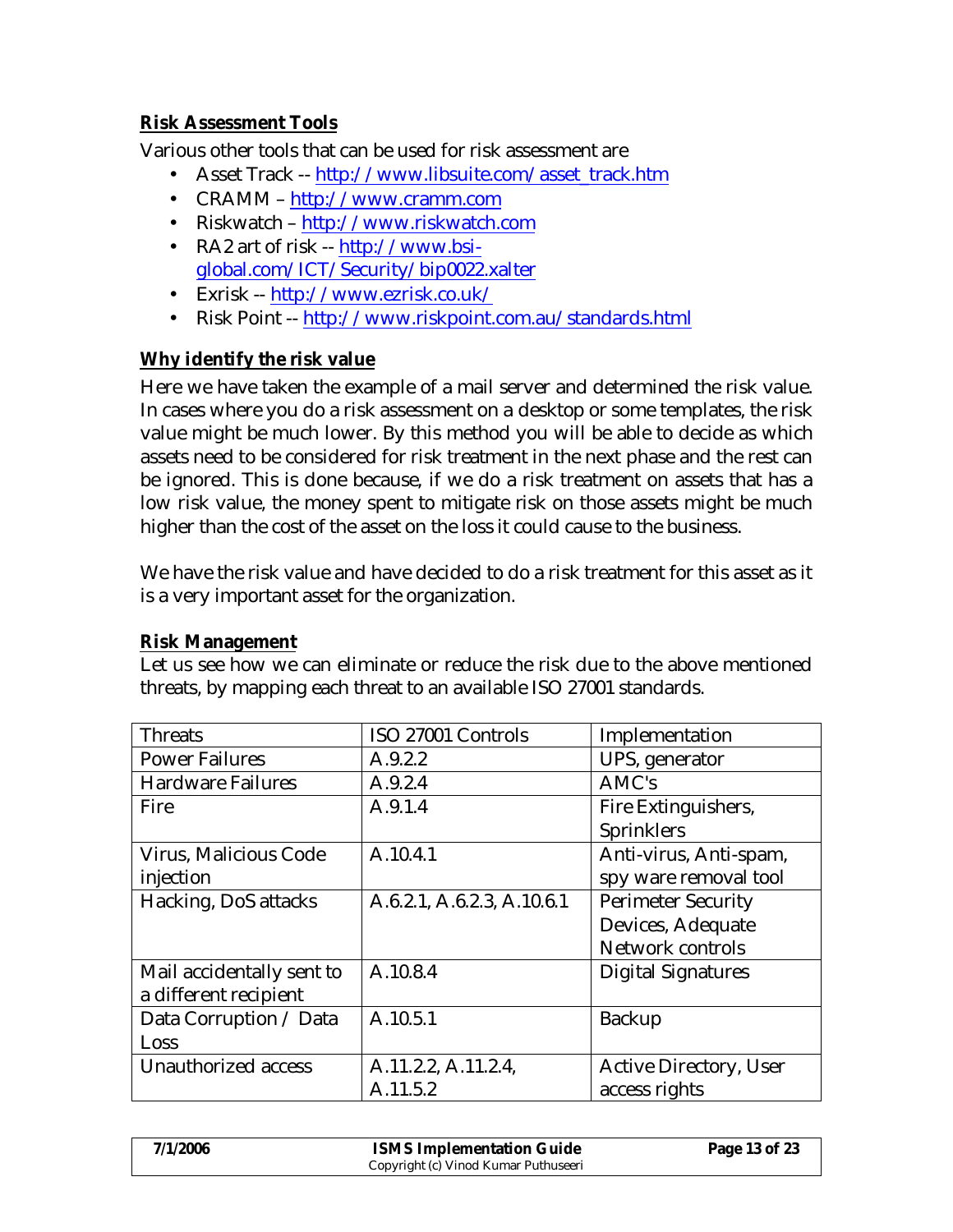| Link failure              | A.14.1  | <b>Business Continuity</b> |  |
|---------------------------|---------|----------------------------|--|
|                           |         | Plans                      |  |
| <b>Natural Calamities</b> | A.9.1.4 | Identification of such     |  |
|                           |         | areas, Insurance, Disaster |  |
|                           |         | Recovery sites             |  |

Above is the example of how we can map each threat identified to ISO 27001 controls and also to find how to minimize the risk.

## **Deciding Assets for Risk Mitigation**

Having the asset value and risk value determined, the management should now decide on assets that have to be considered for risk mitigation. This is mandatory because, some of the controls that need to be implemented to mitigate risk might cost the organization more than the asset value. Assets that can be recreated (such as templates, standard forms etc) without causing any impact to the business can to be eliminated from risk mitigation process.

## **Different Methods of Handling Risks**

**Risk Acceptance:** To accept the risk and continue operating or to implement controls to lower the risk to an acceptable level. We need to give a high priority to the business requirements, while also looking at how to safeguard information. There are instances where we will require accepting certain risk and seeing to that the business requirements is met.

For example: Due to some testing purpose who need to move one of your servers to the DMZ zone for a particular period of time. Since this testing is mandatory, it can be considered as an acceptable risk for that period. But this should be agreed by the management and the asset owners.

**Risk Avoidance:** To avoid the risk by eliminating the risk cause and / or consequence. If there is an old system (Windows 98 running some proprietary application), which cannot be patched for the current vulnerabilities and is of not much use to the organization can be eliminated by switching off the machine.

**Risk Limitation:** To limit the risk by implementing controls that minimizes the adverse impact of a threat's on an asset. By implementing anti-virus server in the organization does not ensure that the assets will be protected from virus attacks. This is a method of minimizing the risk from known virus attacks.

**Risk Planning:** To manage risk by developing a risk mitigation plan that prioritizes, implements and maintains control. We foresee some of the risks due to natural calamities. For the case of fire, it is recommended to have fire drills at regular intervals, have fire extinguishers placed at fire prone areas; marking fire

| 7/1/2006 | <b>ISMS Implementation Guide</b>     | Page 14 of 23 |
|----------|--------------------------------------|---------------|
|          | Copyright (c) Vinod Kumar Puthuseeri |               |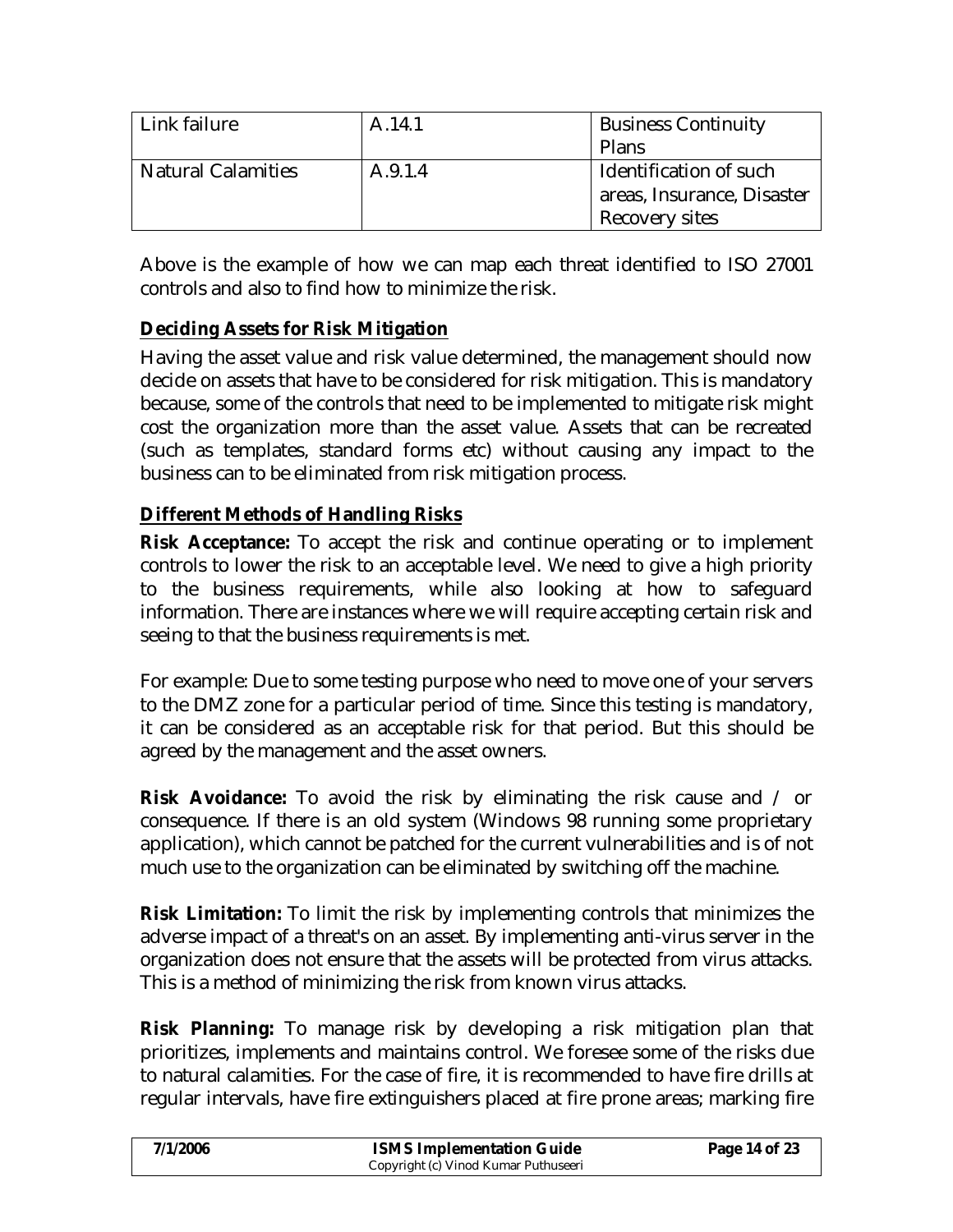exists and keeping those paths clear with no obstructions, have documented procedures and guidelines on operations of fire extinguishers and how to act during a fire.

**Research and Acknowledgement:** To lower the risk of loss by acknowledging the vulnerability or flaw and researching controls to correct the vulnerability. As mentioned before, if you have a system that is outdated or having some proprietary applications, it might not be possible to patch the system for vulnerabilities, as the patch might affect the operation of the software. In such cases it is recommended to either run the application as it is and treat it as an acceptable risk or research to find if there are any alternative methods to patch the particular application.

**Risk Transfer:** To transfer the risk by using other options to compensate for the loss, such as purchasing insurance. Risk can also be transferred by having a contract with your vendors. In the means of annual maintenance contract (AMC's) or any other agreement of having spares at your location.

### **Statement of Applicability (SOA)**

SOA is a document that states all of the ISO 27001 controls. This requires identifying those that are applicable and give a justification for choosing that particular control. A justification also needs to be given for that control that has not been chosen for implementation.

This SOA document will be provided to clients and external trusted authorities on demand, for them to identify the level of implementation of security practices in the organization. The headers of the SOA document can be as mentioned below. This is just an example

| <b>Control Reference</b> | Description           | Implementation | Justification        |
|--------------------------|-----------------------|----------------|----------------------|
| A.9.2.2                  | Fire Supplies         | Yes            | Have                 |
|                          |                       |                | implemented UPS      |
|                          |                       |                | systems and also a   |
|                          |                       |                | dedicated            |
|                          |                       |                | generator for the    |
|                          |                       |                | entire building      |
| A.10.4.1                 | <b>Malicious Code</b> | Yes            | Have                 |
|                          |                       |                | implemented a        |
|                          |                       |                | centralized anti-    |
|                          |                       |                | virus server that    |
|                          |                       |                | caters to the entire |
|                          |                       |                | organization.        |
|                          |                       |                | Anti-virus policy    |

| 7/1/2006 | <b>ISMS Implementation Guide</b>     | Page 15 of 23 |
|----------|--------------------------------------|---------------|
|          | Copyright (c) Vinod Kumar Puthuseeri |               |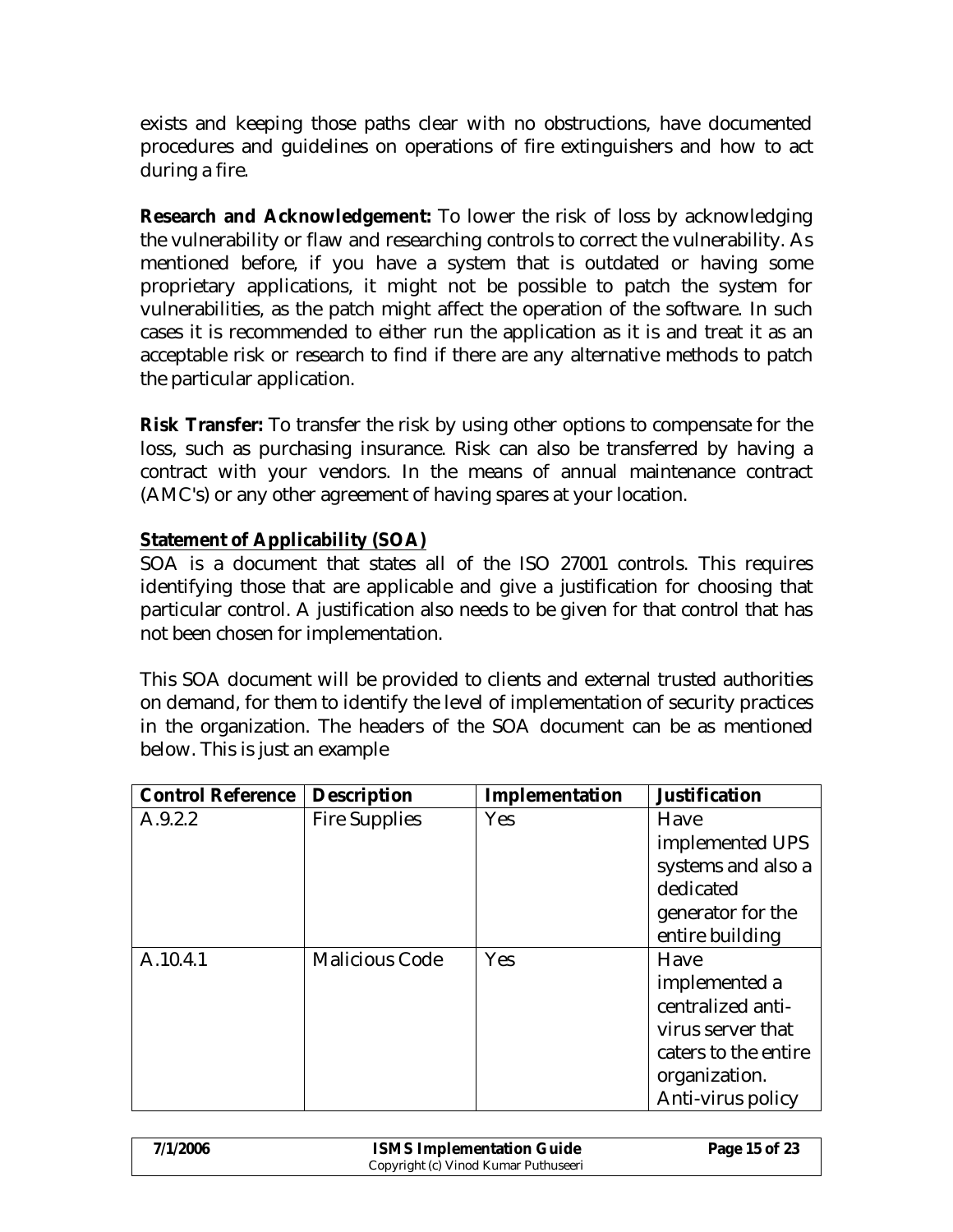|  | document is also |
|--|------------------|
|  | available.       |

Some of these controls require policies to support the implementation. As mentioned above anti-virus policy is a policy that defines how anti-virus is deployed across the organization, what are the tools used and how is it monitored. Make sure all the policies are in place and we will also require documenting the operating procedures of all the assets in the organization.

# **Business Continuity Plan & Disaster Recovery (BCP & DR)**

Business continuity planning and disaster recovery planning are vital activities. Prior to creation of the plan itself, it is essential to consider the potential impacts of disaster and to understand the underlying risks. I shall not go in depth details of preparing and implementing a DCR and DR as this is a vast subject by itself.

#### **Process**



| 7/1/2006 | <b>ISMS Implementation Guide</b>     | Page 16 of 23 |
|----------|--------------------------------------|---------------|
|          | Copyright (c) Vinod Kumar Puthuseeri |               |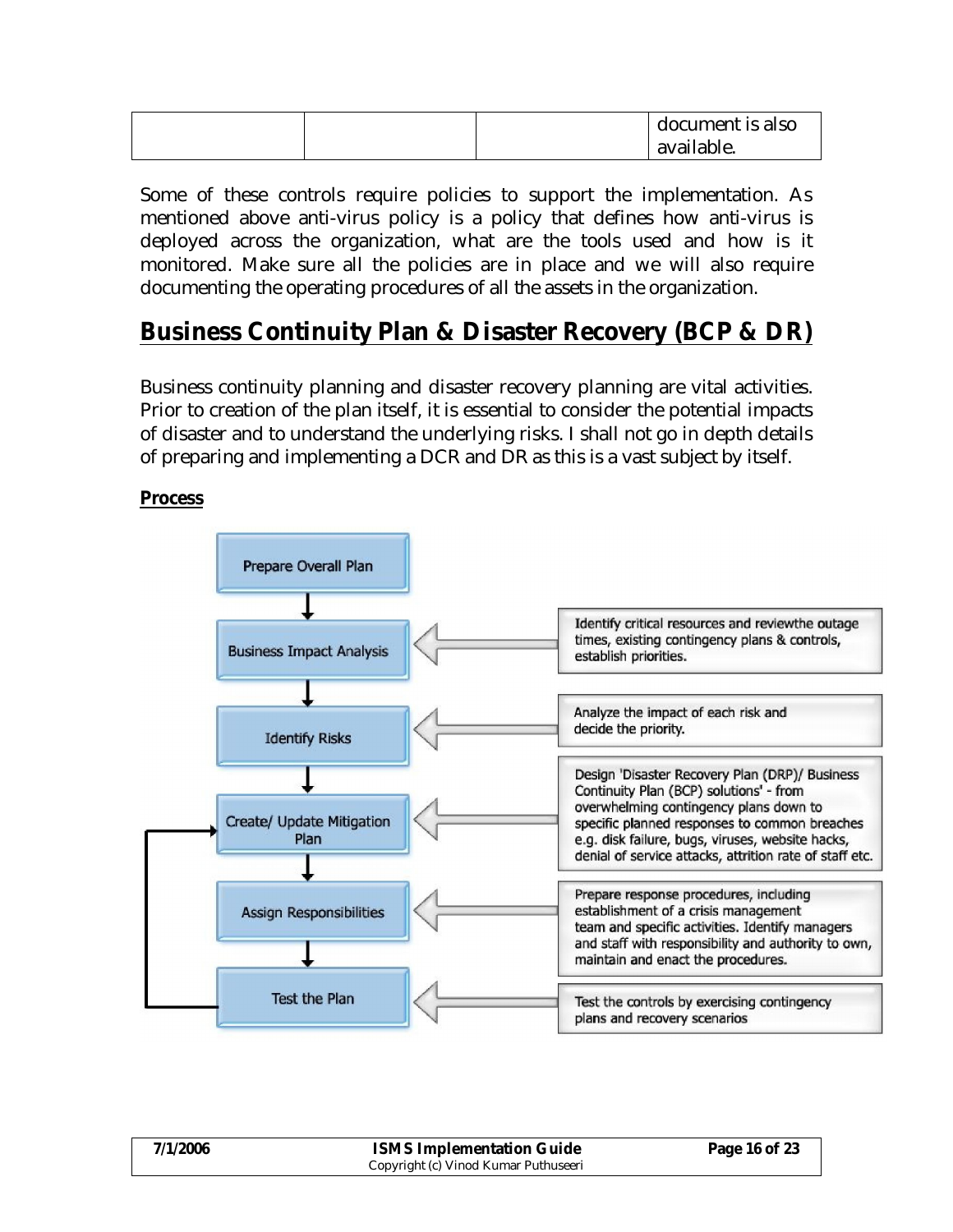### **Business Impact Analysis**

Refer to BIA topic

# **Audit**

This section we shall talk about how the audit is conducted, what are the various areas that we need to concentrate for both internal as well certification audits. The external audit procedure will vary and depend on the external auditors. The common method is as mentioned below:

#### **Pre-Assessment Audit (Adequacy Audit)**

This step is optional, but is highly recommended if you are doing the implementation for the first time. You can have a minimum of two months between the pre-assessment audit and the certification audit. This step will ensure if you are ready for the certification audit.

#### **Document Review**

The first step in the certification audit process is the document review. Below are the documents generally audited:

- ü Policy documents
- ü Policy statement
- ü Risk assessment report
- ü Risk assessment procedure
- ü Mapping of threats to the assets
- ü Statement of applicability
- ü Mapping of risk assessment report to the statement of applicability
- ü BCP, BCP testing procedure and test results
- ü Technical audit reports (Vulnerability Assessment and Penetration Testing reports)
- ü Metrics if any
- ü Procedure and guideline documents

#### **On Floor Audit**

The auditor will look for physical security as he walks through the organization premises for auditing user awareness as well as individual departments within the scope. All departments with the scope should have their policy, procedure and guideline documents updated.

#### **Internal Audit**

An internal audit should be conducted before the start of the project. This will project the gaps and you will understand where you stand. Further conduct two more internal audits, one in the middle of the project and one just before the

| 7/1/2006 | <b>ISMS Implementation Guide</b>     | Page 17 of 23 |
|----------|--------------------------------------|---------------|
|          | Copyright (c) Vinod Kumar Puthuseeri |               |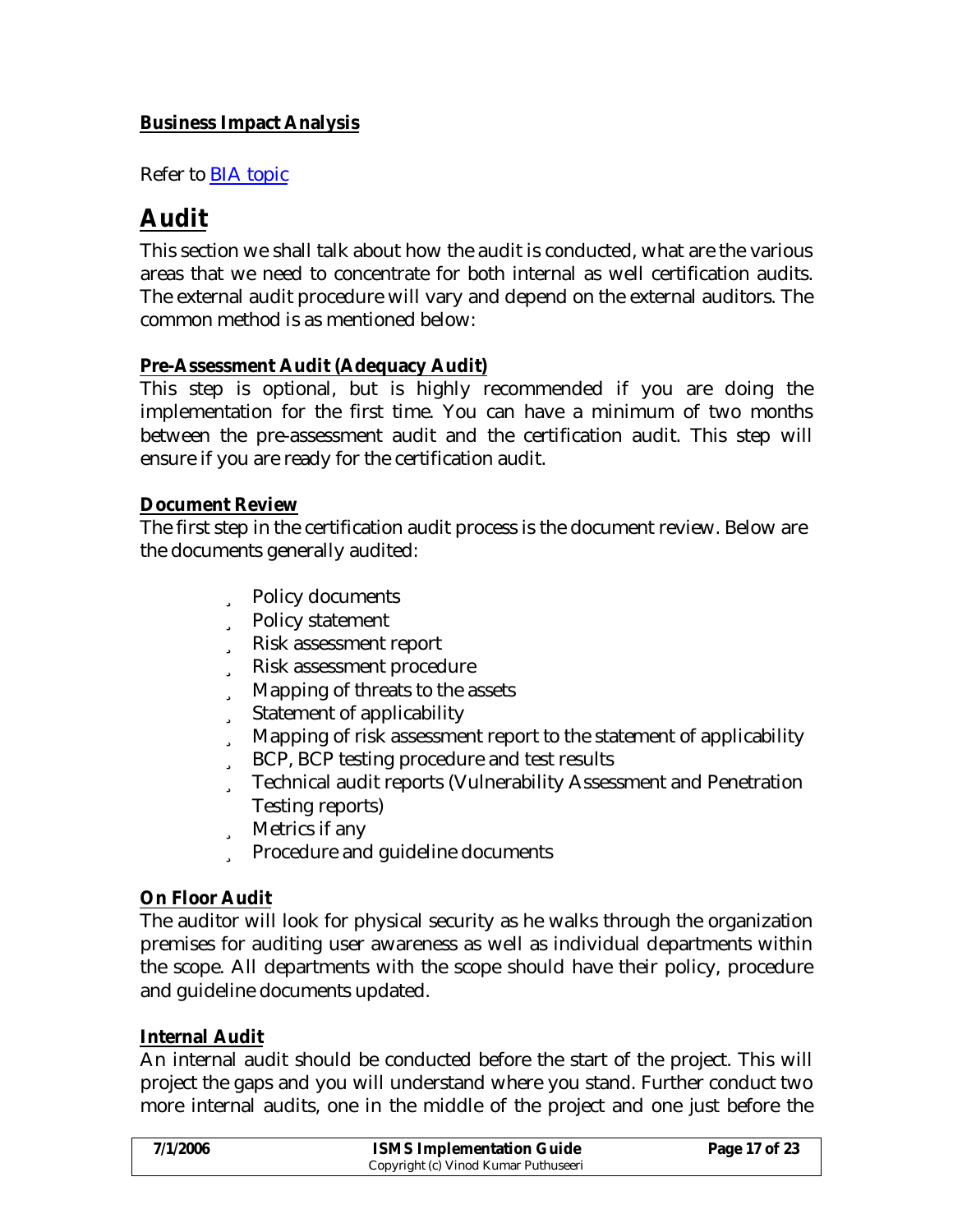document review. Document you internal audit schedules for the next one year, as this is one of the documents that will be asked for during the document review.

Following are some of the common areas for internal auditing. In additional you will require auditing your departments, depending on their policy and procedures. This will vary and depend on organizations.

### **Desktop Audit**

Desktop audit is primarily done to check if users have any illegal contents on their desktops. Such as .mp3 files, video files, .jpeg, .jpg and .gif files that can have pornography materials. You can also audit their mailboxes by looking for mails with huge attachments, jokes been received and forwarded to other colleagues (all these must be mentioned as a violation in your organization email policy).

Users are very smart and so you should do a search for any .pst files (if using outlook mail client) to see if there are any personal files available. Usually users copy all illegal mails, jokes and mails with pictures of huge attachments to a personal folder and offload the same from the mail client, especially when there is an audit happening in the organization.

#### **User Awareness Audit**

User awareness audits are conducted to check the level of awareness in the employees. Whatever technical solutions have be implemented, unless the user awareness is not strong, it will be biggest threat to the organization.

While you conduct an audit on the user awareness, ask questions about the following:

- Organization policy statement
- Email Policy
- Internet usage policy
- What is meant by tailgating..?? What do you do when you see someone tailgating…???
- What do you do when you see someone not in their seat and the machine has not been locked...???
- What do they do when they sight a person who within the organization premises without a valid organization ID card…???
- Who are the ISO (Information Security Officer) and CISO (Chief Information Security Officer) of the organization…???
- Have you been through the corporate user awareness program on Information Security…??? If no, why…???

| 7/1/2006 | <b>ISMS Implementation Guide</b>     | Page 18 of 23 |
|----------|--------------------------------------|---------------|
|          | Copyright (c) Vinod Kumar Puthuseeri |               |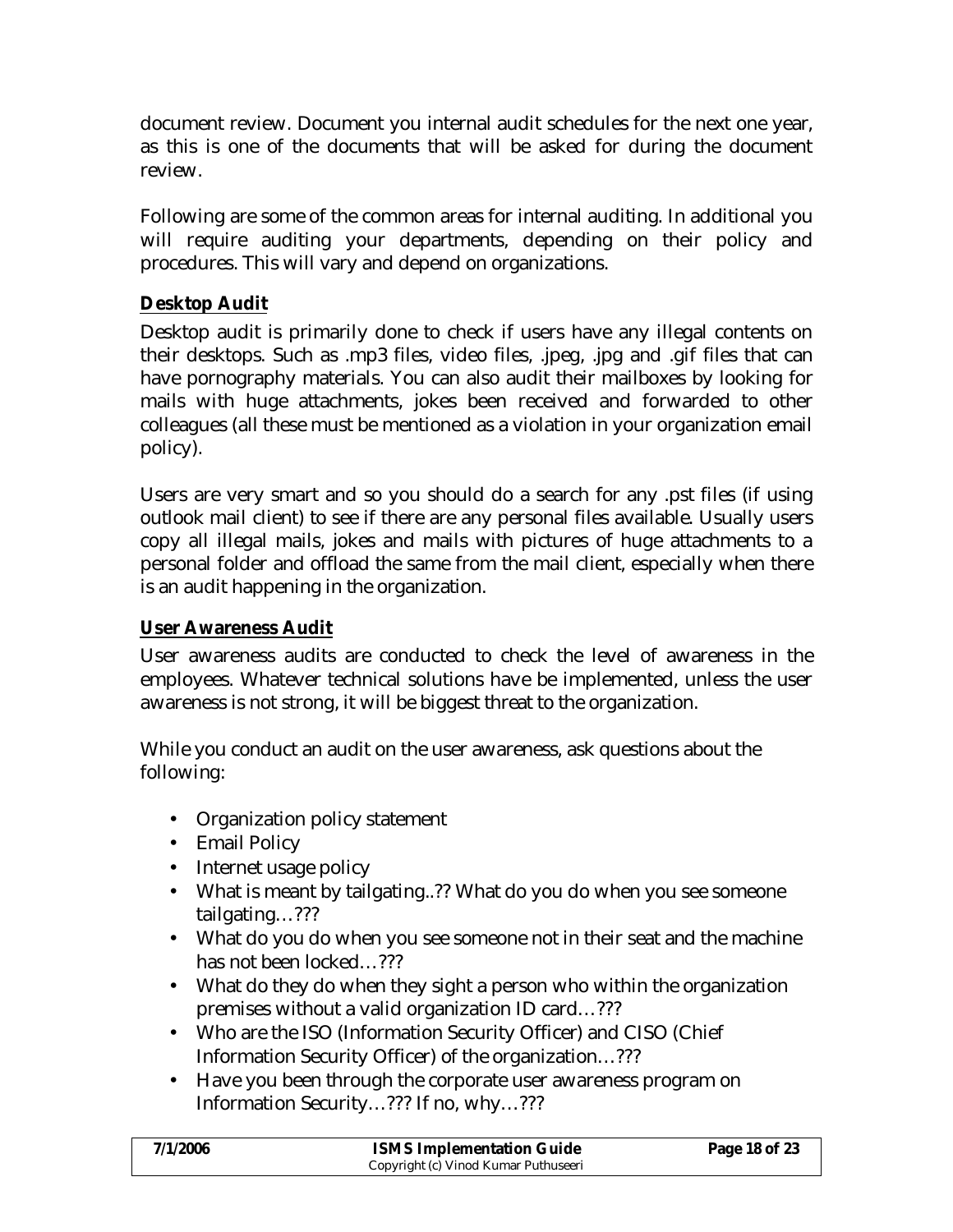### **Technical Audit**:

I would suggest that vulnerability assessment and penetration testing to be conducted by external vendors. We should not build the network and test it ourselves. It would be like cooking, tasting and certifying that the food is good by the same person.

Keep in mind to inform the vendors that these testing will be done only during a pre-determined schedule and also no vulnerabilities will be exploited. Exploiting vulnerabilities might bring the targeted services and you will be held responsible for the same.

If you have a method of logging and monitoring your internet traffic, keep an eye on it and see if there is any access to illegal sites.

### **Social Engineering**

Social engineering is a method of extracting information from people (in this case the employee) to intrude into your premises or network. Social Engineering tests can be conducted by making telephone calls, sending emails etc.

Get a list of selected users from various departments like finance, development, operations, admin, HR, your CEO's assistant and never forget to include the front office executive.

Hand over these names along with the contact number to an external consultant. Request the consultant to make calls and ask them for information pertaining to their departments. This can be done by your team too, but sometime people recognize voice and the pattern in which an individual speak.

Suppose you call the personal assistant of the CEO and request for an appointment. The PA should do be disclosing information like the CEO is not in town and he/she is in US / board meeting etc. The intruder can also ask for the mobile number of the CEO since he/she is not in office. This is basically giving out information which is not really required to go out of the office.

Another method of conducting this audit would be to host a server somewhere outside your network and send a link to selected users via email and ask them to click on the link to download a critical patch from some vendor (maybe Microsoft). The link to should point to the server outside your network and once the user clicks on the link it should give out a page of Information Security breach and its impact.

| 7/1/2006 | <b>ISMS Implementation Guide</b>     | Page 19 of 23 |
|----------|--------------------------------------|---------------|
|          | Copyright (c) Vinod Kumar Puthuseeri |               |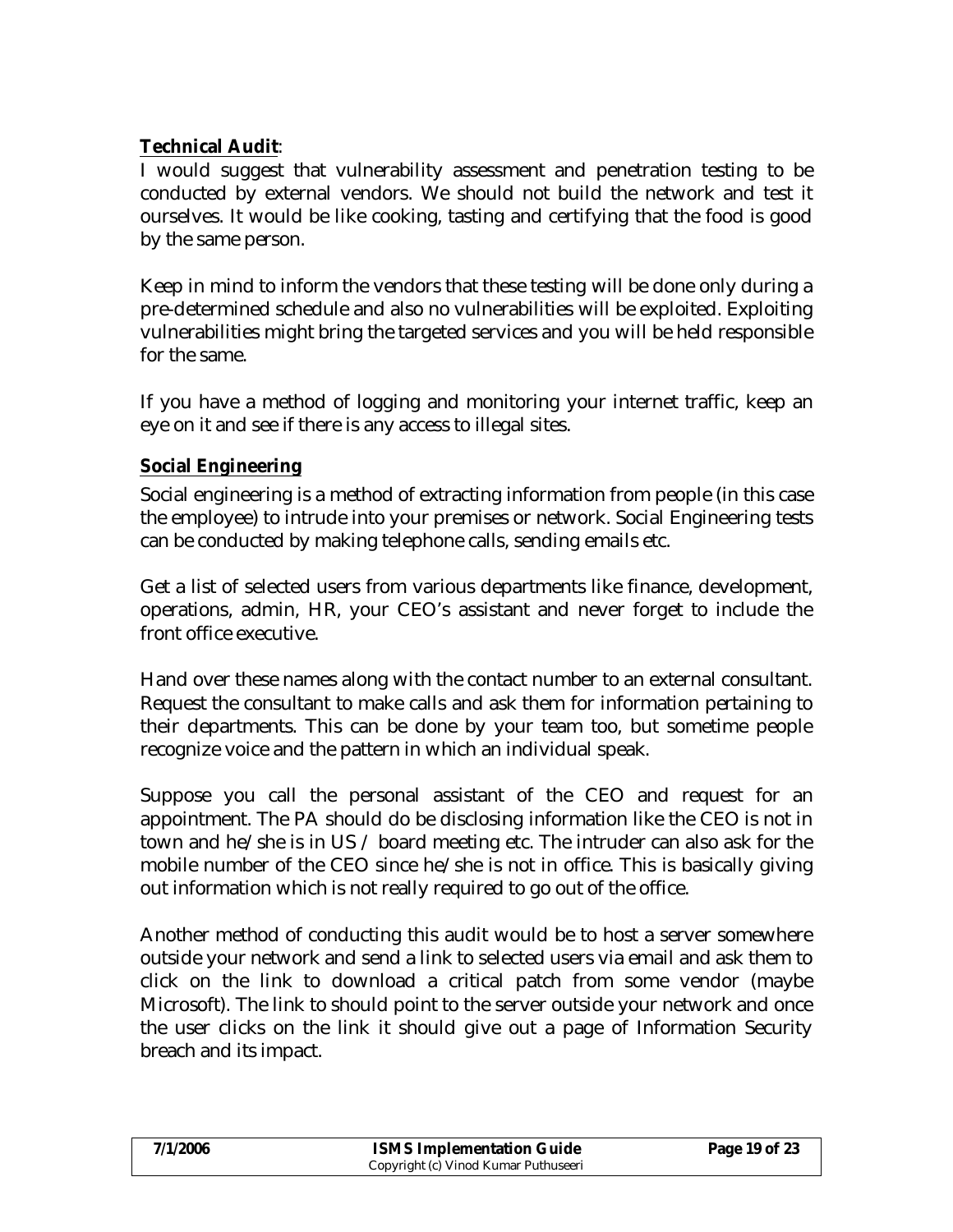Social Engineering is an art and human beings comment cause of the following reasons

- **Scarcity**: Manipulates employees by building a sense of urgency
- **Authority**: Scams the worker based on the premise of power. As an example: "Hi, is this the help desk? I work for the senior VP and he needs his password reset in a hurry!"
- **Liking**: Preys on the fact that we tend to do more for people we like even if that means bending the rules.
- **Consistency**: People like balance and order. As an example, when people ask how we are, we tend to respond, "Good!"
- **Social validation**: Based on the idea that if one person does it, others will, too. As an example: Have you ever seen a bartender's tip jar that's full of dollars? It may make you think that if everyone else is tipping, so should you!
- **Reciprocation**: If someone gives you a token or small gift, you feel pressured to give something in return

The above points are an extract from the internet just to give you an idea of how an attack can be performed. Try this at your organization and see how much information can be extracted.

### **Physical Security**

Apart from walking around and viewing the infrastructure, try to check some of the locations where you can get some confidential information. Try going to one of your common printer location, I am certain in most of the organizations the user would have fired the print, but would have never collected the same. You will find a pile of documents near the printers.

Also try some of the dustbins. Check to see if critical departments have paper shredders at their department location. Some of the organizations have the habit of piling up the documents to be shredded and the office boy does it once everyday during COB (Close of business). Now you need to check if the office boy actually shreds the papers or is some is carried away.

Some of the crucial points to check on physical security are:

• Fire Exits signs

| 7/1/2006 | <b>ISMS Implementation Guide</b>     | Page 20 of 23 |
|----------|--------------------------------------|---------------|
|          | Copyright (c) Vinod Kumar Puthuseeri |               |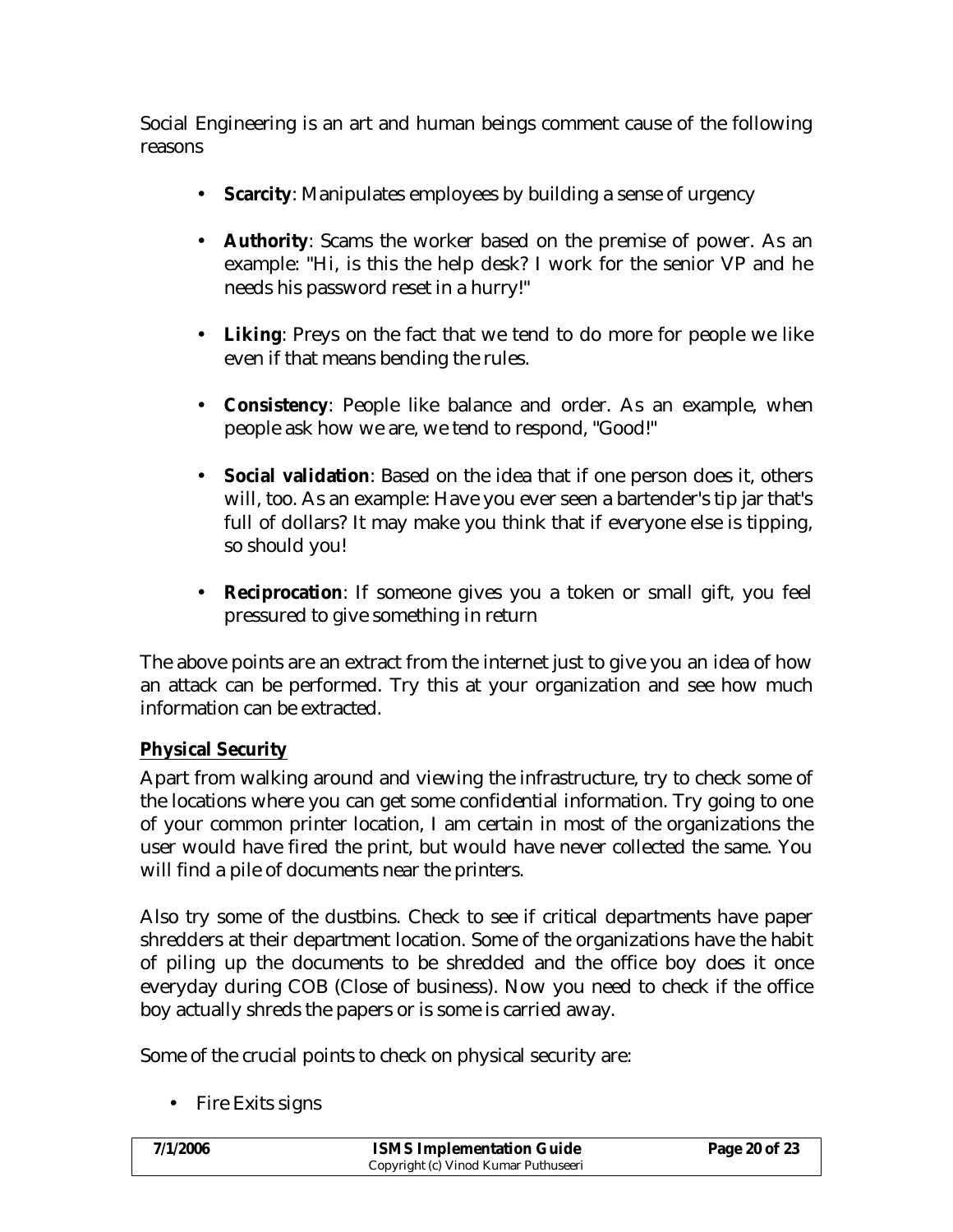- Fire extinguishers maintenance labels
- Placement of fire extinguishers
- UPS placement and maintenance
- Generators for the building or the organization
- Distance between data and power cables
- Logging of access to data center/server room
- Entry and exit points
- Physical security placements.
- Check the inward and outward registers of visitors and materials

This is just a short list. But as you walk along the premises, I am sure of your finding many of these sorts.

**Post Audit Check**

- Asset tags Make sure all your assets is been labeled as per your policy
- Mechanism to assess and improve user awareness among employees There should be a mechanism, at least maintain records for the user awareness training conducted
- Mechanism (procedure) to record the security incidents and their solutions – There should be a process to record security incidents found and reported by users, action taken for those incidents and learning from those incidents need to be documented.
- Mechanism to store the logs of servers and other monitoring tools for further reference – Log retention need to defined and practiced
- Back-up and restore procedures to be in place. Test of restoring data has to be practiced and documented.
- BCP needs to be documented. Any test done to check the BCP need to be documented with test results.
- DR site should be defined and documented
- All cabling (power & data) should be adequately protected
- License management should be demonstrated License management using some tools or recorded in an excel file should be produced. Audits will be conducted to check if the installation of software is same as mentioned in the license management document.

| 7/1/2006 | <b>ISMS Implementation Guide</b>     | Page 21 of 23 |
|----------|--------------------------------------|---------------|
|          | Copyright (c) Vinod Kumar Puthuseeri |               |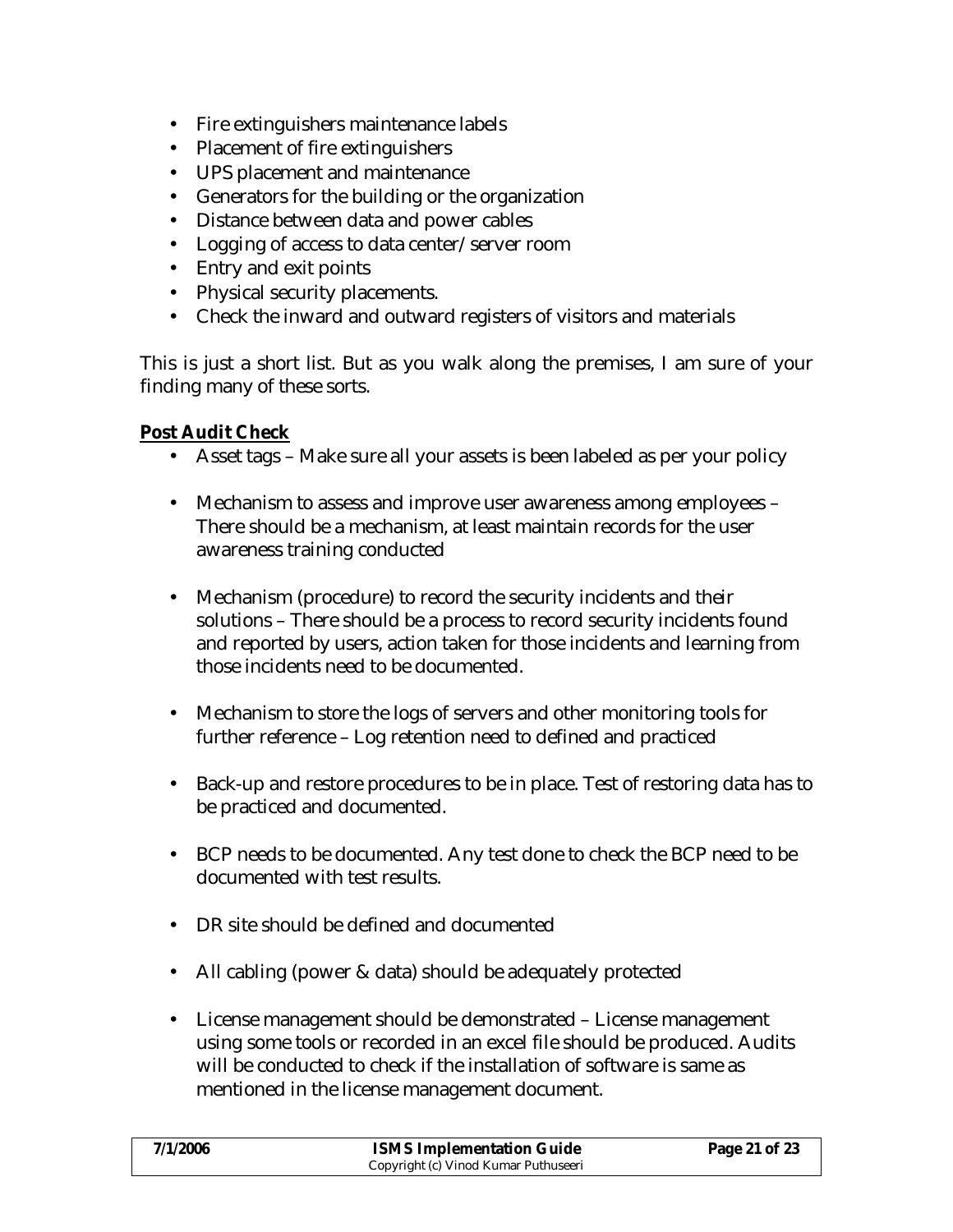- Audit reports of VA, PT and other audits conducted in the organization should be adequately documented, measured and improvements should be projected for auditing
- Patch management and anti-virus management is recommended to be centralized and a dedicated person be assigned to monitor this area. A random audit should be conducted to check if any of the machines has been omitted by the system of any anti-virus or patch updates

# **User Awareness**

There are different methods to pass on the information to end users. Some of which have been explained below.

**Train the trainer approach**: At times it is very difficult to reach every user in an organization (usually organization with more than 500 employees) and also tracking will be a tedious process. This method will be used to train a set of people (generally in the level of middle management) and they take the responsibility of training their team.

**Without train the trainer approach**: This method is used generally in smaller organizations. Here the training program will conducted to each and every employees of the organization by the same team of trainers.

**Training Materials**: Preparation of training materials should depend on the targeted audience. Split the organization based on the following:

- § Senior Management
- § Middle Management
- § End Users

If you have a training session for the senior management, make sure you also include some statistics of your vulnerability report, comparison between previous reports. The main focus should be to show the improvements that you have achieved through this implementation.

For the end users, consider shooting a shot film by having some of your in-house members to act for the video. This will be very interesting and I am sure you will have volunteers coming up for this purpose. You can also have pictures taken in around your premises that pose as examples for the common security breaches and use those pictures can be used as your screen savers. Handbook, hand-outs and Information Security bulletin are additional means to spread information to all employees.

| 7/1/2006 | <b>ISMS Implementation Guide</b>     | Page 22 of 23 |
|----------|--------------------------------------|---------------|
|          | Copyright (c) Vinod Kumar Puthuseeri |               |